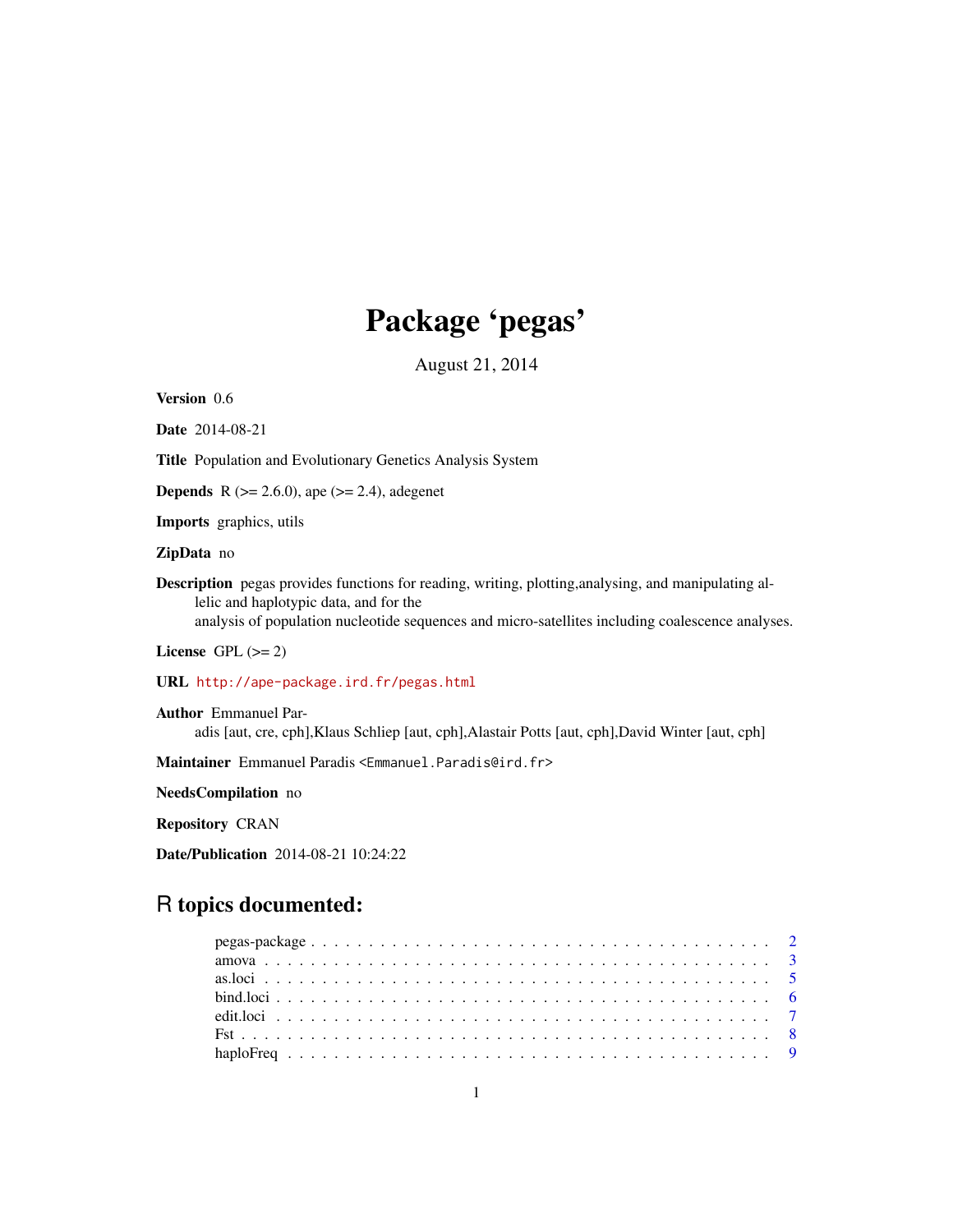<span id="page-1-0"></span>

|       |                                                                                                                                       | <b>20</b> |
|-------|---------------------------------------------------------------------------------------------------------------------------------------|-----------|
|       |                                                                                                                                       | 21        |
|       |                                                                                                                                       | 22        |
|       | read.gtx                                                                                                                              | 23        |
|       |                                                                                                                                       | 24        |
|       |                                                                                                                                       | 25        |
|       | rr.test                                                                                                                               |           |
|       |                                                                                                                                       |           |
|       |                                                                                                                                       |           |
|       |                                                                                                                                       |           |
|       |                                                                                                                                       | 31        |
|       |                                                                                                                                       | 32        |
|       |                                                                                                                                       | 34        |
|       |                                                                                                                                       | 35        |
|       |                                                                                                                                       | -36       |
|       | utilities<br><u>. In the second second second second second second second second second second second second second second second</u> | 37        |
|       |                                                                                                                                       | -39       |
| Index |                                                                                                                                       | 41        |

pegas-package *Population and Evolutionary Genetics Analysis System*

# Description

pegas provides functions for the analysis of allelic data and of haplotype data from DNA sequences. It requires and complements two other R-packages: ape and adegenet.

The complete list of functions can be displayed with library(help = pegas).

More information on **pegas** can be found at  $http://ape-package.ird.fr/pegas/.$  $http://ape-package.ird.fr/pegas/.$ 

# Author(s)

Emmanuel Paradis, Alastair Potts, Klaus Schliep, David Winter

Maintainer: Emmanuel Paradis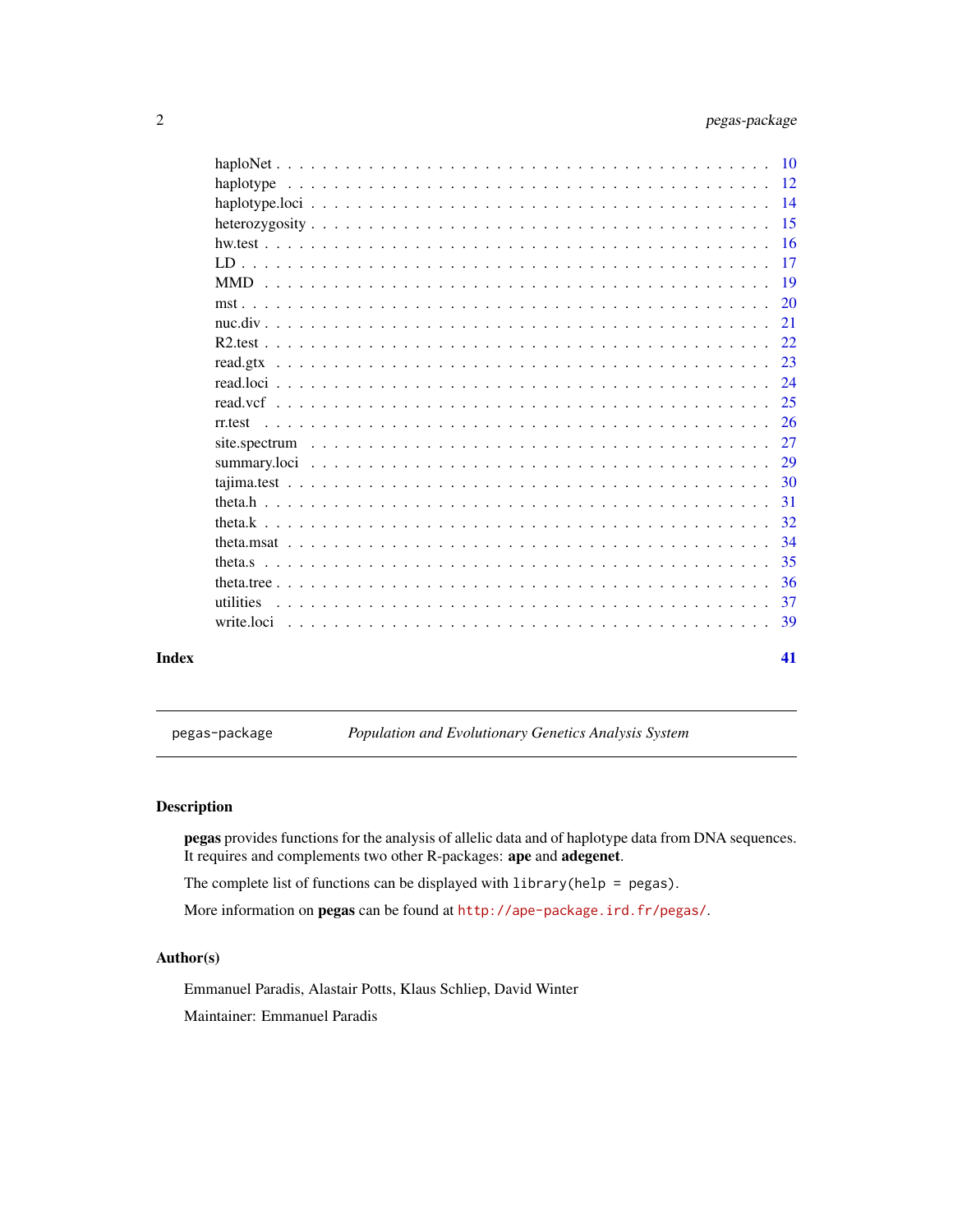<span id="page-2-1"></span><span id="page-2-0"></span>

#### Description

This function performs a hierarchical analysis of molecular variance as described in Excoffier et al. (1992). This implementation accepts any number of hierarchical levels.

#### Usage

```
amova(formula, data = NULL, nperm = 1000, is.squared = FALSE)
## S3 method for class 'amova'
print(x, \ldots)
```
# Arguments

| formula    | a formula giving the AMOVA model to be fitted with the distance matrix on the<br>left-hand side of the $\sim$ , and the population, region, etc, levels on its right-hand<br>side (see details). |
|------------|--------------------------------------------------------------------------------------------------------------------------------------------------------------------------------------------------|
| data       | an optional data frame where to find the hierarchical levels; by default they are<br>searched for in the user's workspace.                                                                       |
| nperm      | the number of permutations for the tests of hypotheses (1000 by default). Set<br>this argument to 0 to skip the tests and simply estimate the variance components.                               |
| is.squared | a logical specifying whether the distance matrix has already been squared.                                                                                                                       |
| X          | an object of class "amova".                                                                                                                                                                      |
| $\cdots$   | unused (here for compatibility.                                                                                                                                                                  |

#### Details

The formula must be of the form  $d \sim A/B/...$  where d is a distance object, and A, B, etc, are the hierarchical levels from the highest to the lowest one. Any number of levels is accepted, so specifying  $d \sim A$  will simply test for population differentiation.

It is assumed that the rows of the distance matrix are in the same order than the hierarchical levels (which may be checked by the user).

#### Value

An object of class "amova" which is a list with a table of sums of square deviations (SSD), mean square deviations (MSD), and the number of degrees of freedom, and a vector of variance components.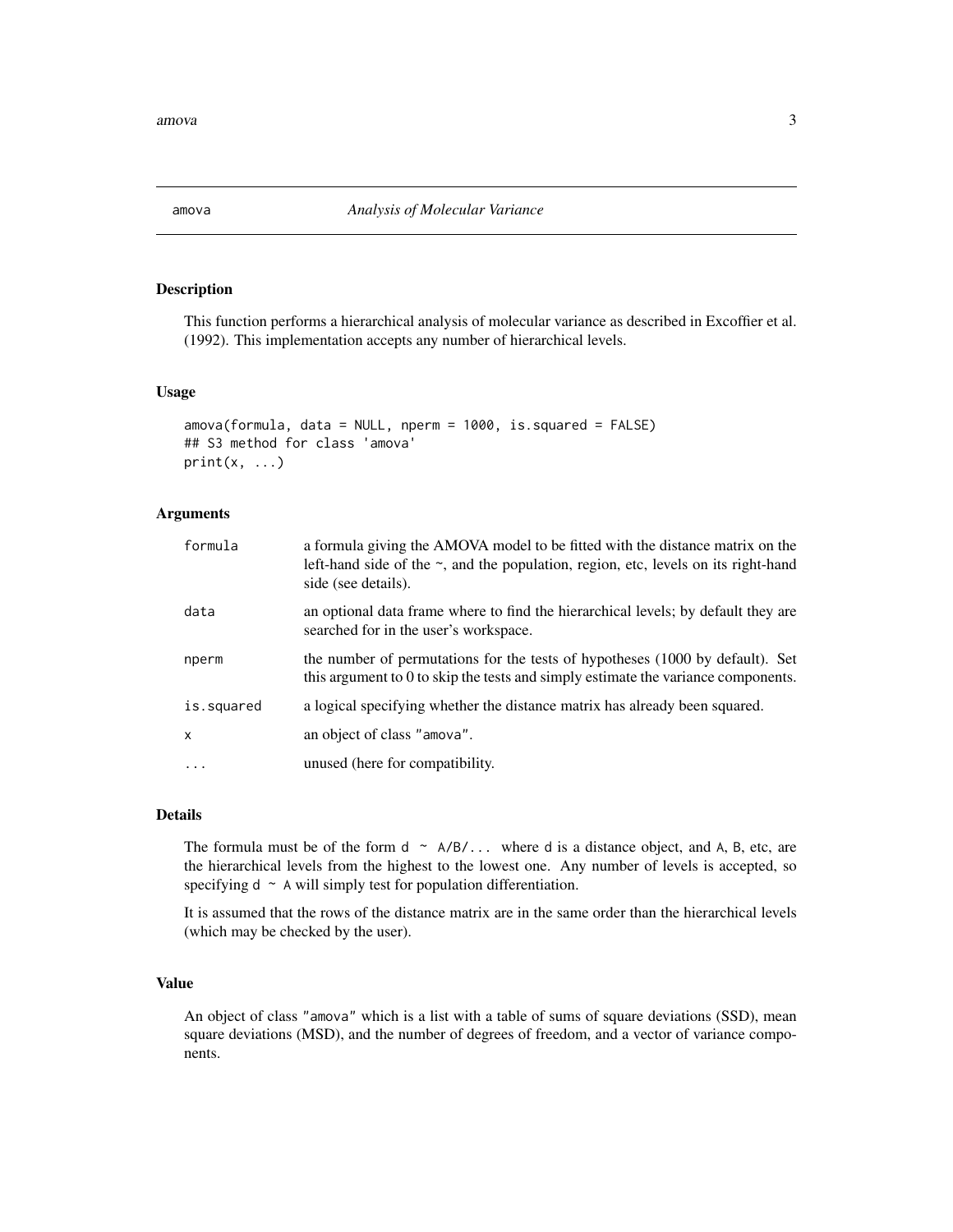<span id="page-3-0"></span>If there are more than three levels, approximate formulae are used to estimate the variance components.

If there is an error message like this:

Error in FUN(X[[1L]], ...) : 'bin' must be numeric or a factor

it may be that the factors you use in the formula were not read correctly. You may convert them with the function factor, or, before reading your data files, do this command (in case this option was modified):

```
options(stringsAsFactors = TRUE)
```
#### Author(s)

Emmanuel Paradis

#### References

Excoffier, L., Smouse, P. E. and Quattro, J. M. (1992) Analysis of molecular variance inferred from metric distances among DNA haplotypes: application to human mitochondrial DNA restriction data. *Genetics*, 131, 479–491.

#### See Also

[amova](#page-2-1) in **ade4** for an implementation of the original Excoffier et al.'s model; [adonis](#page-0-0) in vegan for a general (multivariate) implementation of an ANOVA framework with distances.

#### Examples

```
### All examples below have 'nperm = 100' for faster execution times.
### The default 'nperm = 1000' is recommended.
require(ape)
data(woodmouse)
d <- dist.dna(woodmouse)
g <- factor(c(rep("A", 7), rep("B", 8)))
p \leq - factor(c(rep(1, 3), rep(2, 4), rep(3, 4), rep(4, 4)))
amova(d \sim g/p, nperm = 100) # 2 levels
amova(d \sim p, nperm = 100) # 1 level
amova(d \sim g, nperm = 100)
## 3 levels (quite slow):
## Not run:
pop <- gl(64, 5, labels = paste("pop", 1:64))
region \leq gl(16, 20, labels = paste("region", 1:16))
\text{conti} \leq \text{gl}(4, 80, \text{ labels} = \text{ paste}("\text{conti}'', 1:4))dd <- as.dist(matrix(runif(320^2), 320))
amova(dd \sim conti/region/pop, nperm = 100)## End(Not run)
```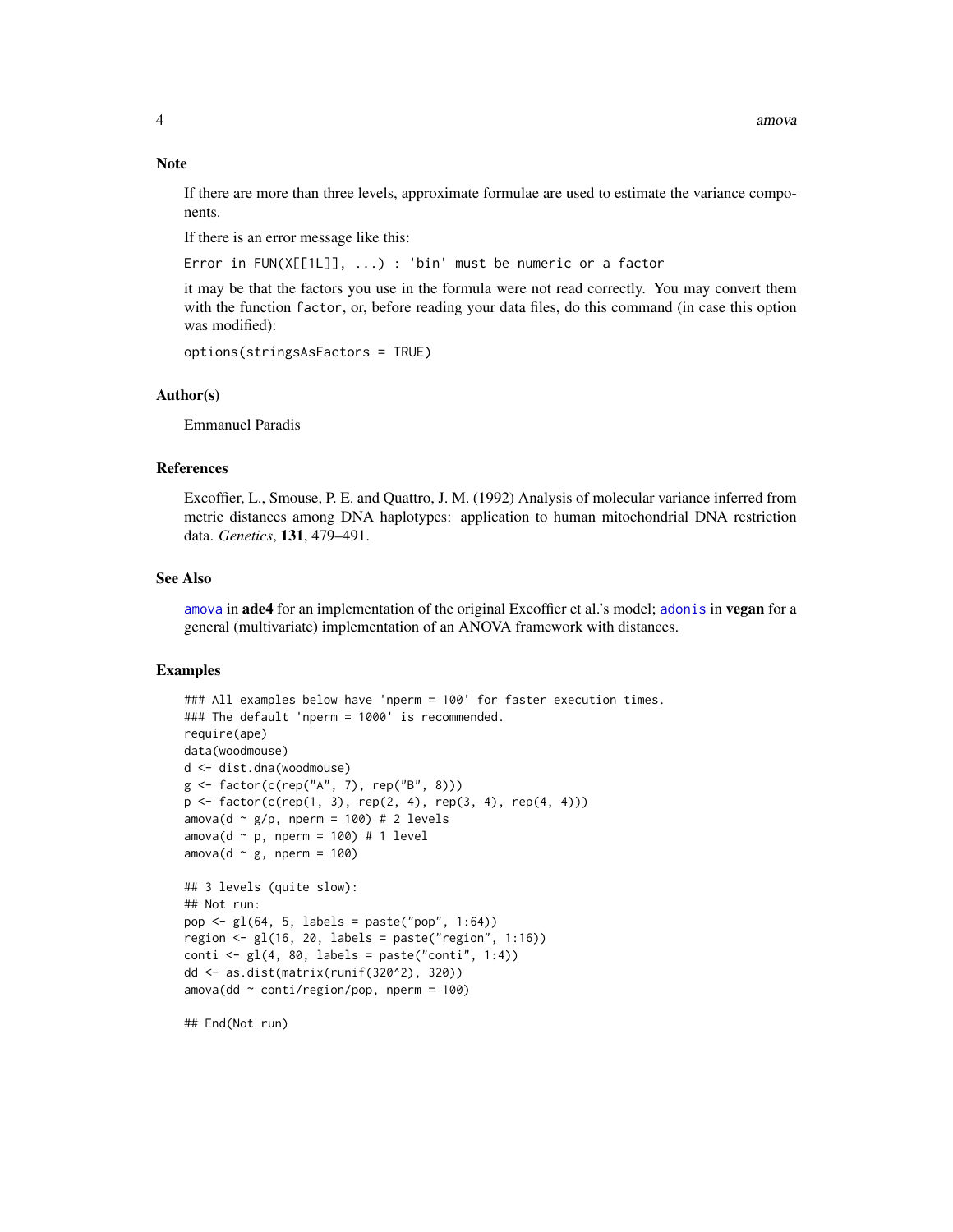<span id="page-4-0"></span>

#### Description

These functions do conversion among different allelic data classes.

# Usage

```
as.loci(x, \ldots)## S3 method for class 'genind'
as.loci(x, \ldots)genind2loci(x)
## S3 method for class 'data.frame'
as.loci(x, allele.sep = ''/|, col.pop = NULL, col.loci = NULL, ...)
loci2genind(x)
## S3 method for class 'factor'
as.loci(x, allele.sep = ''/|'', ...)
## S3 method for class 'character'
as.loci(x, allele.sep = ''/|'', ...)
```
# Arguments

| allele.sep<br>slash by default).<br>col.pop<br>of the column.<br>col.loci<br>labelled "population", if present or specified.<br>further arguments to be passed to or from other methods.<br>. | x | an object of class "loci" or "genind", a data frame, a factor, or a vector of<br>mode character.                                                                    |
|-----------------------------------------------------------------------------------------------------------------------------------------------------------------------------------------------|---|---------------------------------------------------------------------------------------------------------------------------------------------------------------------|
|                                                                                                                                                                                               |   | the character(s) separating the alleles for each locus in the data file (a forward                                                                                  |
|                                                                                                                                                                                               |   | specifies whether one of the column of the data file identifies the population;<br>default NULL, otherwise an integer or a character giving the number or the name  |
|                                                                                                                                                                                               |   | a vector of integers or of characters specifying the indices or the names of the<br>columns that are loci. By default, all columns are taken as loci except the one |
|                                                                                                                                                                                               |   |                                                                                                                                                                     |

# Details

The main objectives of these functions is to provide easy conversion between the data structures of adegenet and pegas, so both packages can be used together smoothly. In addition, it is possible to create a "loci" object directly from a data frame, a vector, or a factor.

genind2loci(x) and as.loci(x) are the same if  $x$  is of class "genind".

# Value

An object of class c("loci", "data.frame") for as.loci and genind2loci; an object of class "genind" for loci2genind.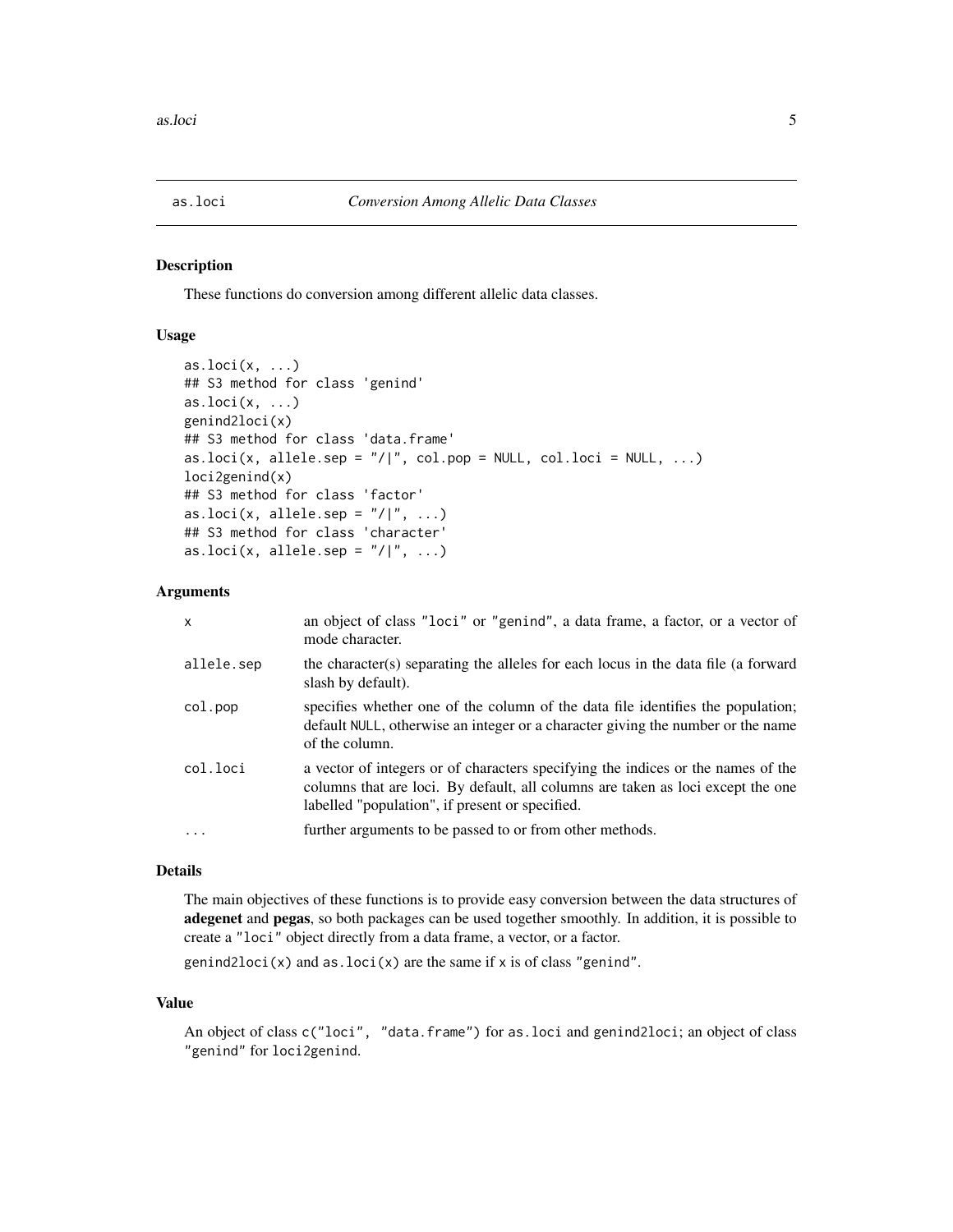#### <span id="page-5-0"></span>Author(s)

Emmanuel Paradis

# See Also

[read.loci](#page-23-1), [genind](#page-0-0), [df2genind](#page-0-0) for converting data frames to "genind"

# Examples

```
x <- c("A-A", "A-a", "a-a")
as.loci(x, allele.sep = "-")
require(adegenet)
data(nancycats)
x <- as.loci(nancycats)
y \le -\text{loci2genind}(x) \# \text{back to "genind"}identical(nancycats@tab, y@tab)
identical(nancycats@pop, y@pop)
```
bind.loci *Bind Loci Objects*

#### Description

These functions combine objects of class "loci" by binding their rows or their columns.

# Usage

```
## S3 method for class 'loci'
rbind(...)
## S3 method for class 'loci'
cbind(...)
```
# Arguments

... some object(s) of class "loci", separated with commas.

### Details

These two methods call [rc]bind.data.frame and take care to respect the attribute "locicol" of the returned object.

You can pass a data frame in the ..., but then you should bypass the generic by calling cbind.loci directly. Do not try to pass a vector: this will mess the "locicol" attribute. Instead, make a data frame with this vector (see examples).

#### Value

An object of class "loci".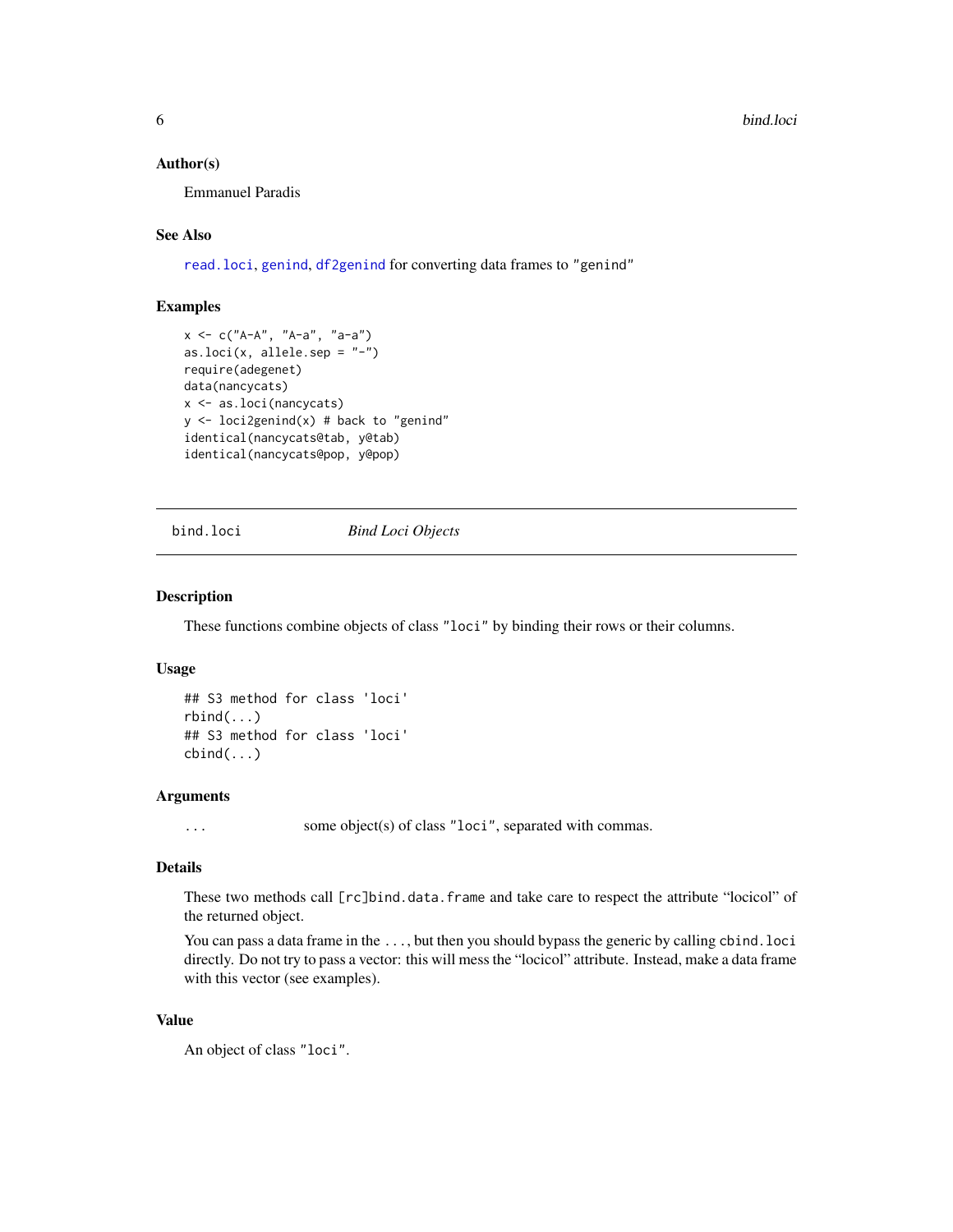<span id="page-6-0"></span>edit.loci 7

#### Author(s)

Emmanuel Paradis

#### See Also

[.loci

# Examples

```
a \leq a \leq b.loci(data.frame(x = "A/a", y = 1), col.loci = 1)
b \leq -as.loci(data.frame(y = 2, x = "A/A"), col.loci = 2)## rbind.loci reorders the columns if necessary:
str(rbind(a, b))
## cbind sets "locicol" correctly:
str(cbind(a, b))
str(cbind(b, a))
## Unexpected result...
str(cbind(a, data-frame(z = 10)))## ... bypass the generic:
str(pegas:::cbind.loci(a, data.frame(z = 10)))
## ... or much better: a$z <- 10
## Here "locicol" is not correct...
str(pegas::cbind.loci(z = 10, a))## ... instead
str(pegas:::cbind.loci(data.frame(z = 10), a))
```
<span id="page-6-1"></span>

#### edit.loci *Edit Allelic Data with R's Data Editor*

# Description

This allows to edit a data frame of class "loci" with R's spreadsheet-like data editor.

#### Usage

```
## S3 method for class 'loci'
edit(name, edit.row.names = TRUE, ...)
```
#### Arguments

| name     | an object of class "loci".                                                                                          |
|----------|---------------------------------------------------------------------------------------------------------------------|
|          | edit.row.names a logical specifying to allow editing the rownames, TRUE by default (by contrast<br>to data frames). |
| $\cdots$ | further arguments to be passed to or from other methods.                                                            |

#### Details

This 'method' of the generic edit respects the class and the attribute "locicol" of the allelic data frame.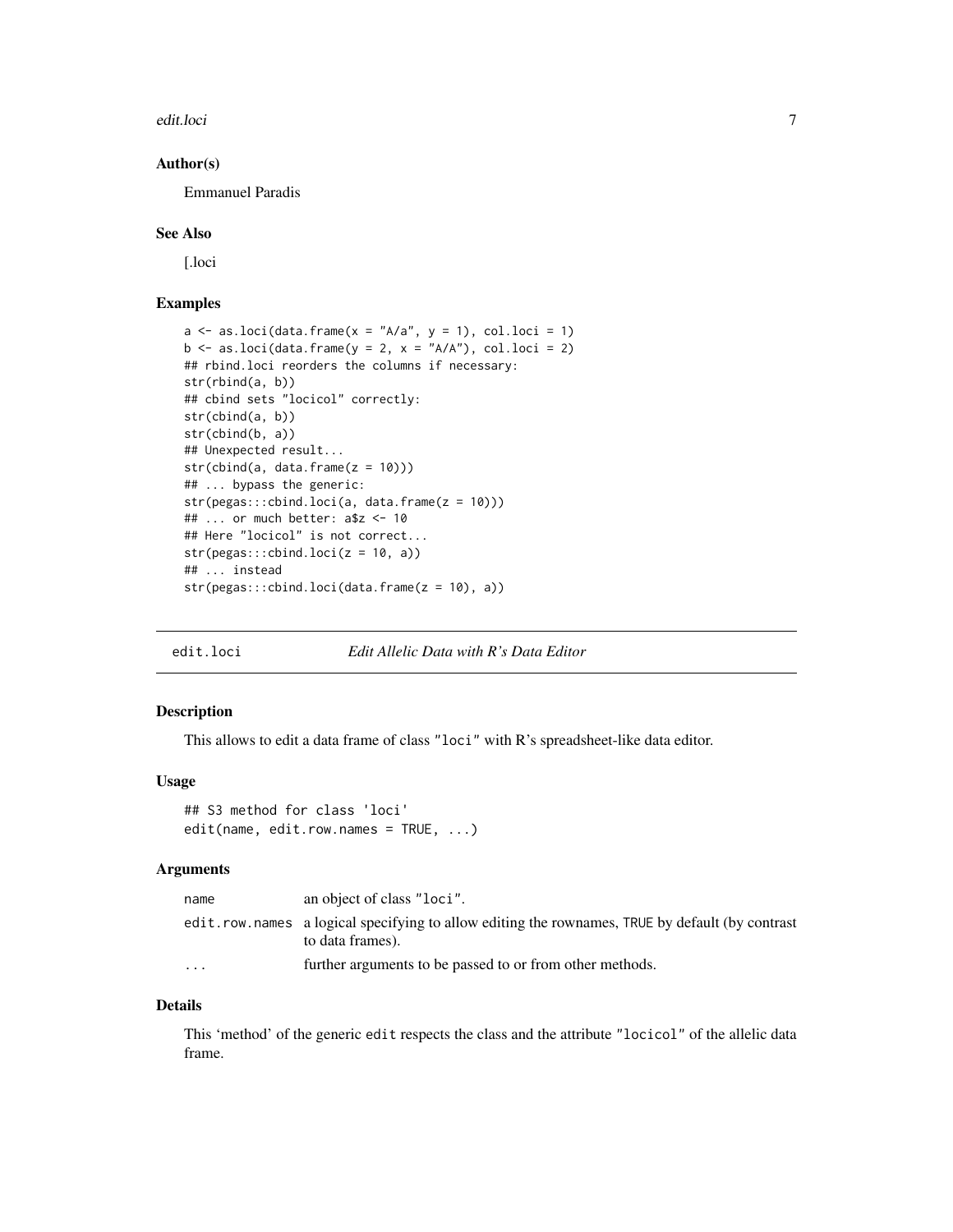# <span id="page-7-0"></span>Value

A data frame with class c("loci", "data.frame").

#### Author(s)

Emmanuel Paradis

# See Also

[read.loci](#page-23-1), [summary.loci](#page-28-1)

| Fst | <i>F</i> -Statistics |  |
|-----|----------------------|--|
|-----|----------------------|--|

#### Description

This function computes the  $F_{IT}$ ,  $F_{ST}$  and  $F_{IS}$  for each locus in the data.

# Usage

 $Fst(x, pop = NULL)$ 

#### Arguments

|     | an object of class "loci".                                                        |
|-----|-----------------------------------------------------------------------------------|
| pop | a vector or factor giving the population assignment of each row of x, or a single |
|     | numeric value specifying which column of x to use as population indicator. By     |
|     | default, the column labelled "population" is used.                                |

# Details

The formulae in Weir and Cockerham (1984) are used for each allele, and then averaged within each locus over the different alleles as suggested by these authors.

# Value

A matrix with genes (loci) as rows and the three *F*-statistics as columns.

# Note

Programming bugs have been fixed in version 0.3-2 of pegas. Further tests and feed-back are still welcome.

#### Author(s)

Emmanuel Paradis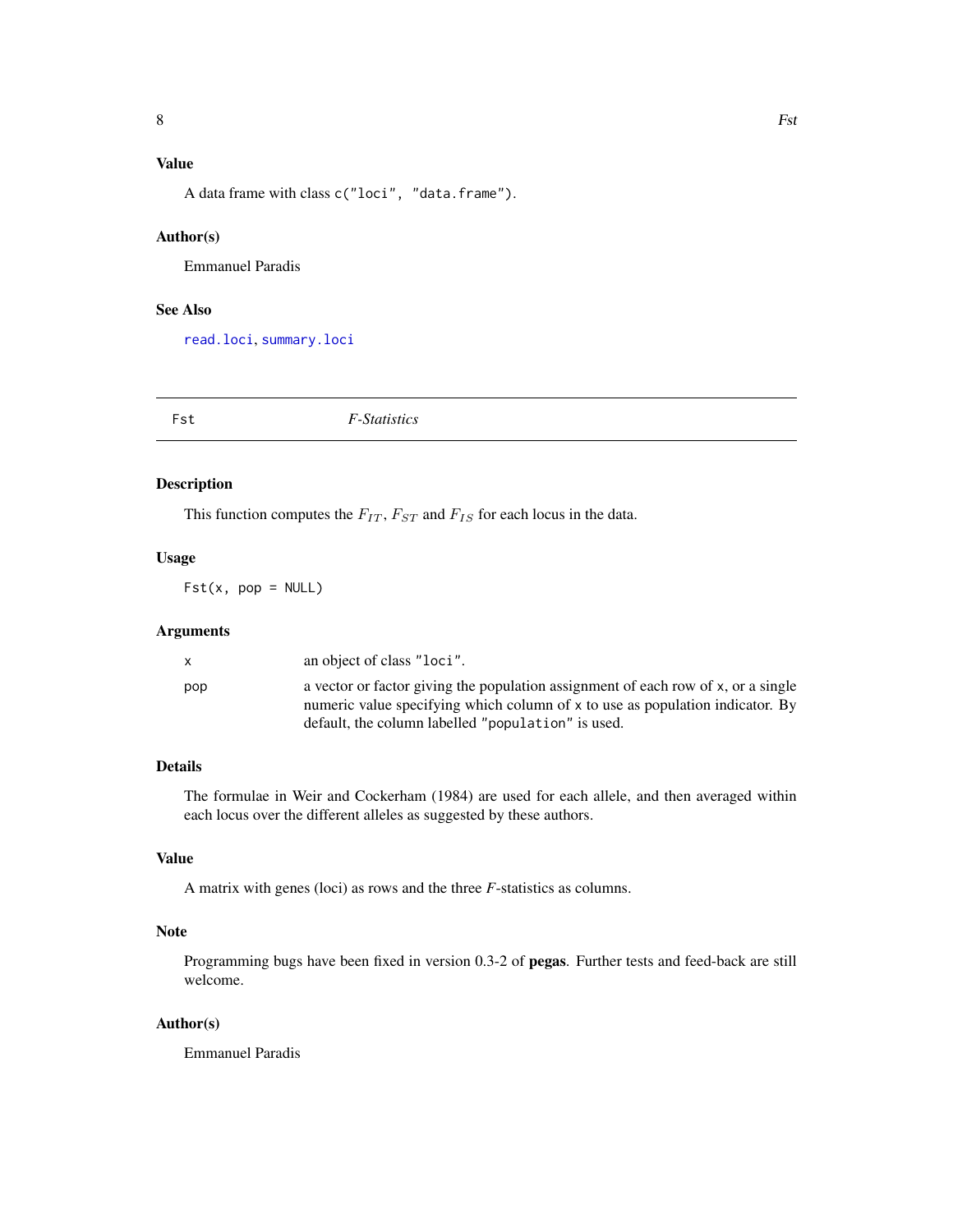#### <span id="page-8-0"></span>haploFreq 9

#### References

Weir, B. S. and Cockerham, C. C. (1984) Estimating *F*-statistics for the analysis of population structure. *Evolution*, 38, 1358–1370.

Weir, B. S. and Hill, W. G. (2002) Estimating *F*-statistics. *Annu Review of Genetics*, 36, 721–750.

# See Also

[fstat](#page-0-0) in adegenet; package dirmult on CRAN that implements various estimators of the Dirichletmultinomial distribution, including maximum likekihood and the moments estimator of Weir and Hill (2002); Fst in Biodem that caculates  $F_{ST}$  from a "kinship matrix".

#### Examples

```
require(adegenet)
data(nancycats)
x <- as.loci(nancycats)
Fst(x)
```
haploFreq *Haplotype Frequencies With a Covariate*

#### **Description**

This utility function extracts the absolute frequencies of haplotypes with respect to a categorical variable (a factor). The output is useful when ploting haplotype networks.

#### Usage

haploFreq(x, fac, split =  $"$ \_", what = 2, haplo = NULL)

# Arguments

| X     | a set of DNA sequences (as an object of class "DNAbin").   |
|-------|------------------------------------------------------------|
| fac   | a factor giving the categorical variable (can be missing). |
| split | a single character (see details).                          |
| what  | a single integer (see details).                            |
| haplo | an object of class "haplotype".                            |

# Details

The frequencies of each haplotype in x are counted with respect to a factor which is either specified with fac, or extracted from the labels of x. In the second case, these labels are split with respect to the character specified in split and the what'th substrings are extracted and taken as the categorical variable (see example).

If haplo is specified, the haplotype frequencies are taken from it, otherwise they are calculated from x.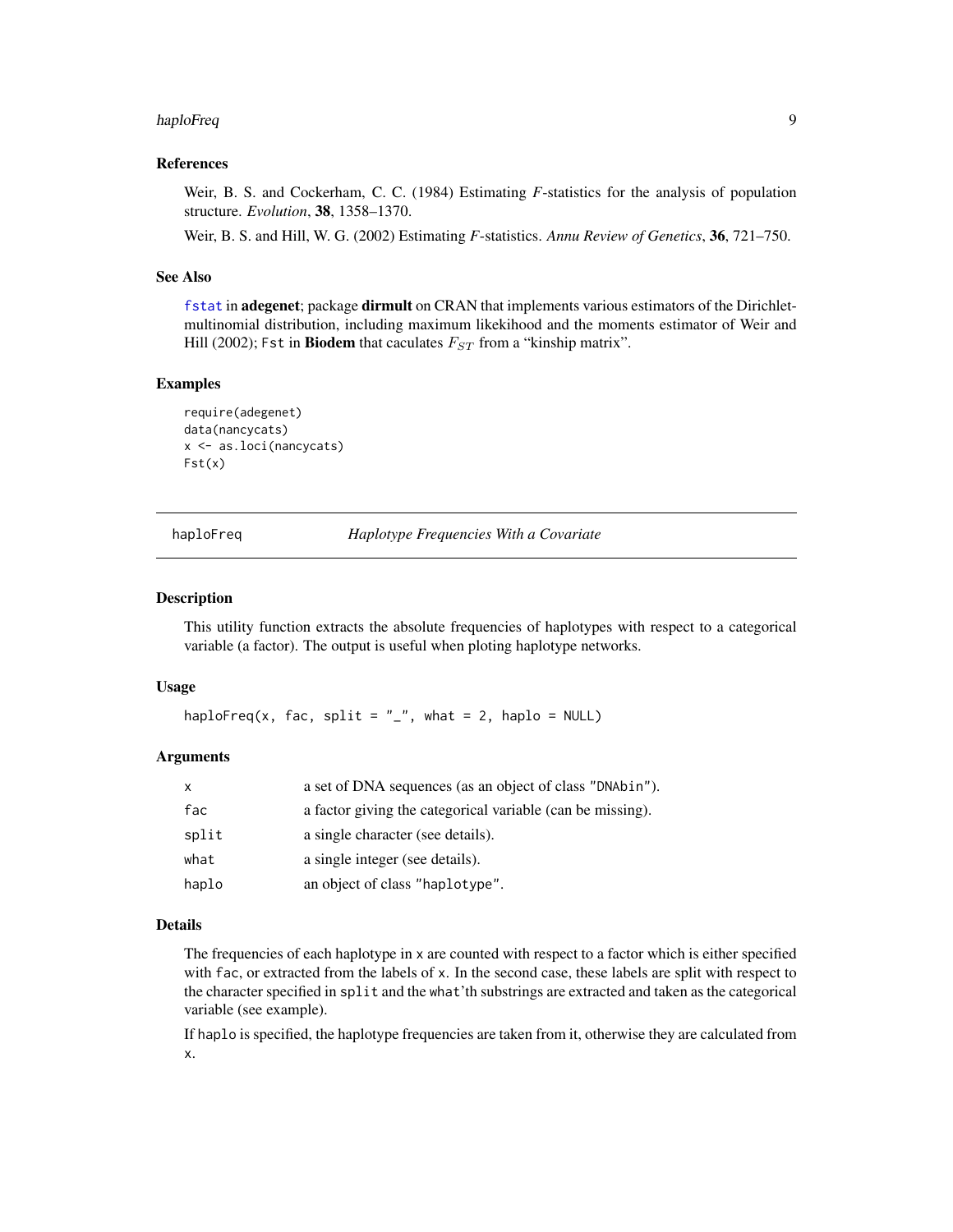#### Value

a matrix of counts.

# Author(s)

Klaus Schliep and Emmanuel Paradis

# See Also

[haplotype](#page-11-1), [haploNet](#page-9-1)

#### Examples

```
## generate some artificial data from 'woodmouse':
data(woodmouse)
x \le - woodmouse[sample(15, size = 50, replace = TRUE), ]
## labels IdXXX_PopXXX_LocXXX
rownames(x) <- paste("Id", 1:50, "_Pop", 1:2, "_Loc", 1:5, sep = "")
head(labels(x))
h \leq - haplotype(x)## frequencies of haplotypes wrt 'Pop':
f.pop \leq haploFreq(x, haplo = h)
## frequencies of haplotypes wrt 'Loc':
f.loc \leq haploFreq(x, what = 3, haplo = h)
nt <- haploNet(h)
fq <- attr(nt, "freq")
op \leq par(mfcol = c(1, 2))
plot(nt, size = fq, pie = f.pop, labels = FALSE)
plot(nt, size = fq, pie = f.loc, labels = FALSE)
par(op)
```
<span id="page-9-1"></span>haploNet *Haplotype Networks*

# Description

haploNet computes a haplotype network. There is a plot method and two conversion functions towards other packages.

#### Usage

```
haploNet(h, d = NULL)## S3 method for class 'haploNet'
plot(x, size = 1, col = "black", bg = "white",col .link = "black", lwd = 1, lty = 1, pie = NULL,labels = TRUE, font = 2, cex = 1, scale.ratio = 1,
     asp = 1, legend = FALSE, fast = FALSE, show.mutation = TRUE, ...)
## S3 method for class 'haploNet'
```
<span id="page-9-0"></span>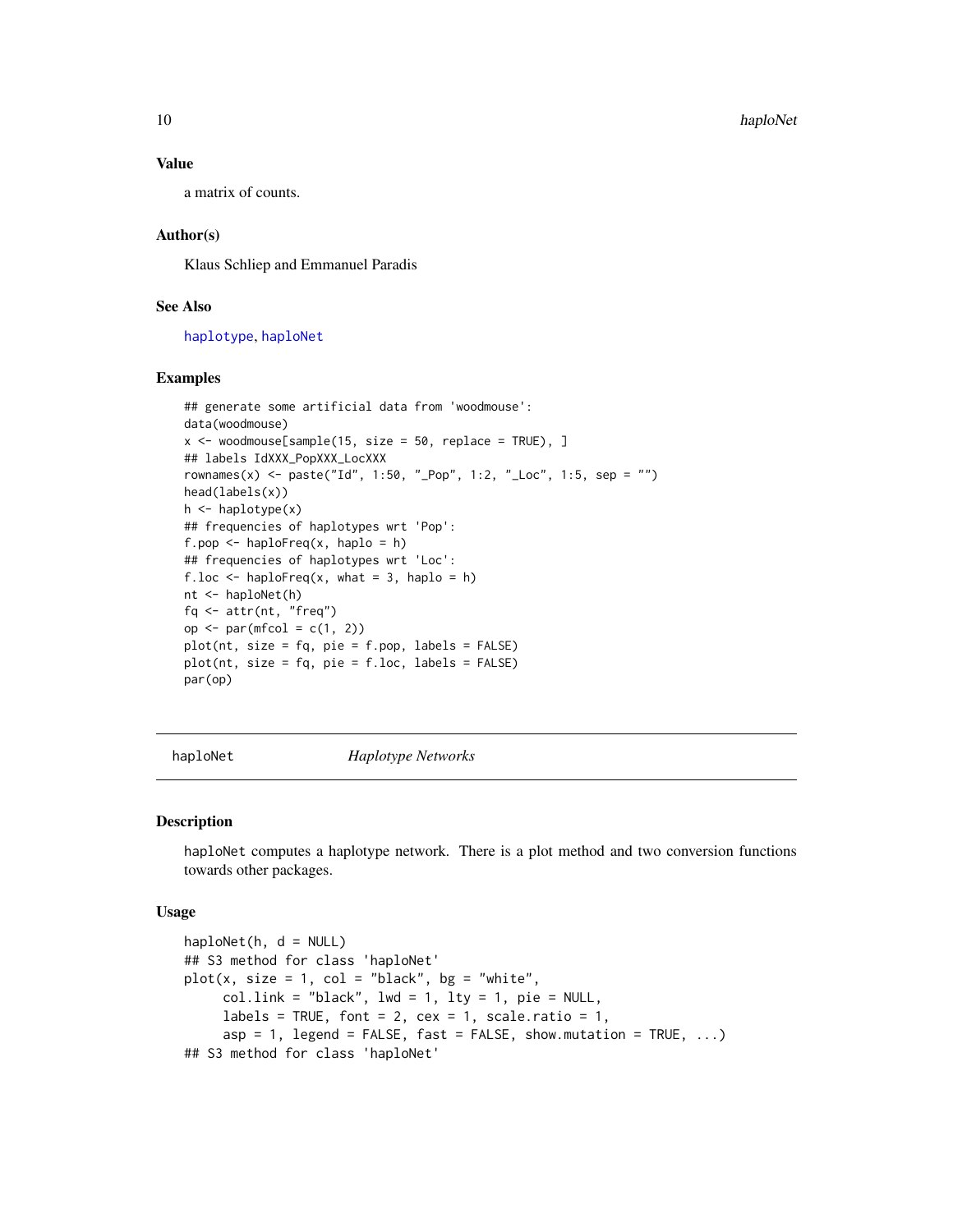#### haploNet 11

```
as.network(x, directed = FALSE, ...)
## S3 method for class 'haploNet'
as.igraph(x, directed = FALSE, use.labels = TRUE, ...)
```
# Arguments

| h             | an object of class "haplotype".                                                                                                                                                                                     |
|---------------|---------------------------------------------------------------------------------------------------------------------------------------------------------------------------------------------------------------------|
| d             | an object giving the distances among haplotypes (see details).                                                                                                                                                      |
| X             | an object of class "haploNet".                                                                                                                                                                                      |
| size          | a numeric vector giving the diameter of the circles representing the haplotypes:<br>this is in the same unit than the links and eventually recycled.                                                                |
| col           | a character vector specifying the colours of the circles; eventually recycled.                                                                                                                                      |
| bg            | a character vector specifying either the colours of the background of the circles<br>(if pie = NULL), or the colours of the slices of the pies; eventually recycled.                                                |
| col.link      | a character vector specifying the colours of the links; eventually recycled.                                                                                                                                        |
| lwd           | a numeric vector giving the width of the links; eventually recycled.                                                                                                                                                |
| lty           | idem for the line types.                                                                                                                                                                                            |
| pie           | a matrix used to draw pie charts for each haplotype; its number of rows must be<br>equal to the number of haplotypes.                                                                                               |
| labels        | a logical specifying whether to identify the haplotypes with their labels (the<br>default).                                                                                                                         |
| font          | the font used for these labels (bold by default); must be an integer between 1<br>and 4.                                                                                                                            |
| cex           | a numerical specifying the character expansion of the labels.                                                                                                                                                       |
| scale.ratio   | the ratio of the scale of the links representing the number of steps on the scale of<br>the circles representing the haplotypes. It may be needed to give a value greater<br>than one to avoid overlapping circles. |
| asp           | the aspect ratio of the plot. Do not change the default unless you want to distort<br>your network.                                                                                                                 |
| legend        | a logical specifying whether to draw the legend, or a vector of length two giving<br>the coordinates where to draw the legend; FALSE by default. If TRUE, the user is<br>asked to click where to draw the legend.   |
| fast          | a logical specifying whether to optimize the spacing of the circles; FALSE by<br>default.                                                                                                                           |
| show.mutation | a logical specifying whether to display the mutations on the links of the network.                                                                                                                                  |
| directed      | a logical specifying whether the network is directed (FALSE by default).                                                                                                                                            |
| use.labels    | a logical specifying whether to use the original labels in the returned network.                                                                                                                                    |
|               | further arguments passed to plot.                                                                                                                                                                                   |

# Details

By default, the haplotype network is built using an infinite site model (i.e., uncorrected or Hamming distance). Users may specify their own distance with the argument d. Currently, there is no check of labels, so the user must make sure that the distances are ordered in the same way than the haplotypes.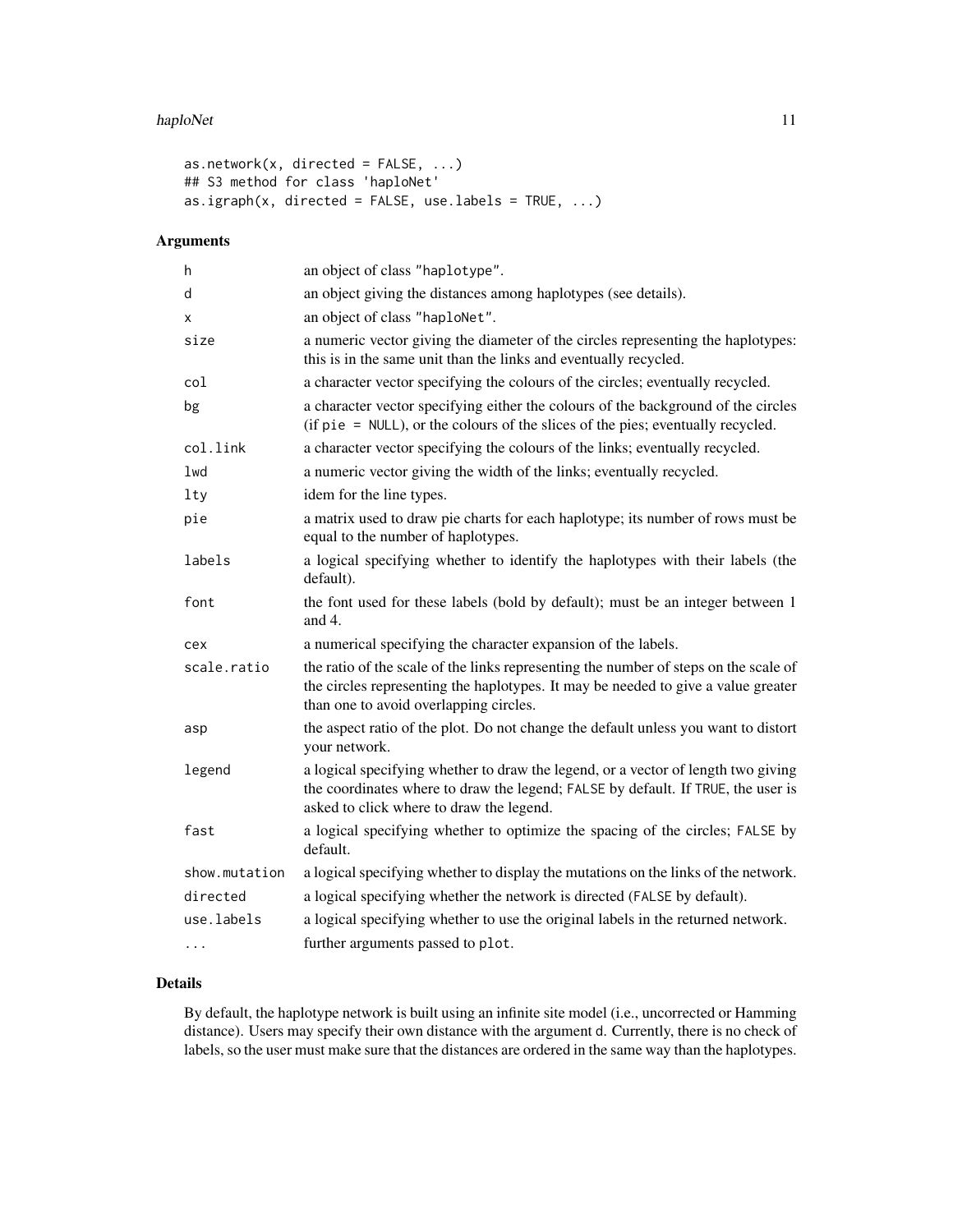haploNet returns an object of class "haploNet" which is a matrix where each row represents a link in the network, the first and second columns give the numbers of the linked haplotypes, the third column, named "step", gives the number of steps in this link, and the fourth column, named "Prob", gives the probability of a parsimonious link as given by Templeton et al. (1992). There are two additional attributes: "freq", the absolute frequencies of each haplotype, and "labels", their labels.

as.network and as.igraph return objects of the appropriate class.

#### Author(s)

Emmanuel Paradis, Klaus Schliep

# References

Templeton, A. R., Crandall, K. A. and Sing, C. F. (1992) A cladistic analysis of phenotypic association with haplotypes inferred from restriction endonuclease mapping and DNA sequence data. III. Cladogram estimation. *Genetics*, 132, 619–635.

# See Also

[haplotype](#page-11-1), [haploFreq](#page-8-1), [mst](#page-19-1)

#### Examples

```
## generate some artificial data from 'woodmouse':
data(woodmouse)
x <- woodmouse[sample(15, size = 110, replace = TRUE), ]
h \leftarrow \text{haplotype}(x)(net <- haploNet(h))
plot(net)
## symbol sizes equal to haplotype sizes:
plot(net, size = attr(net, "freq"), fast = TRUE)
plot(net, size = attr(net, "freq"))
plot(net, size=attr(net, "freq"), scale.ratio = 2, cex = 0.8)
```
<span id="page-11-1"></span>haplotype *Haplotype Extraction and Frequencies*

# Description

haplotype extracts the haplotypes from a set of DNA sequences. The result can be plotted with the appropriate function.

<span id="page-11-0"></span>

# Value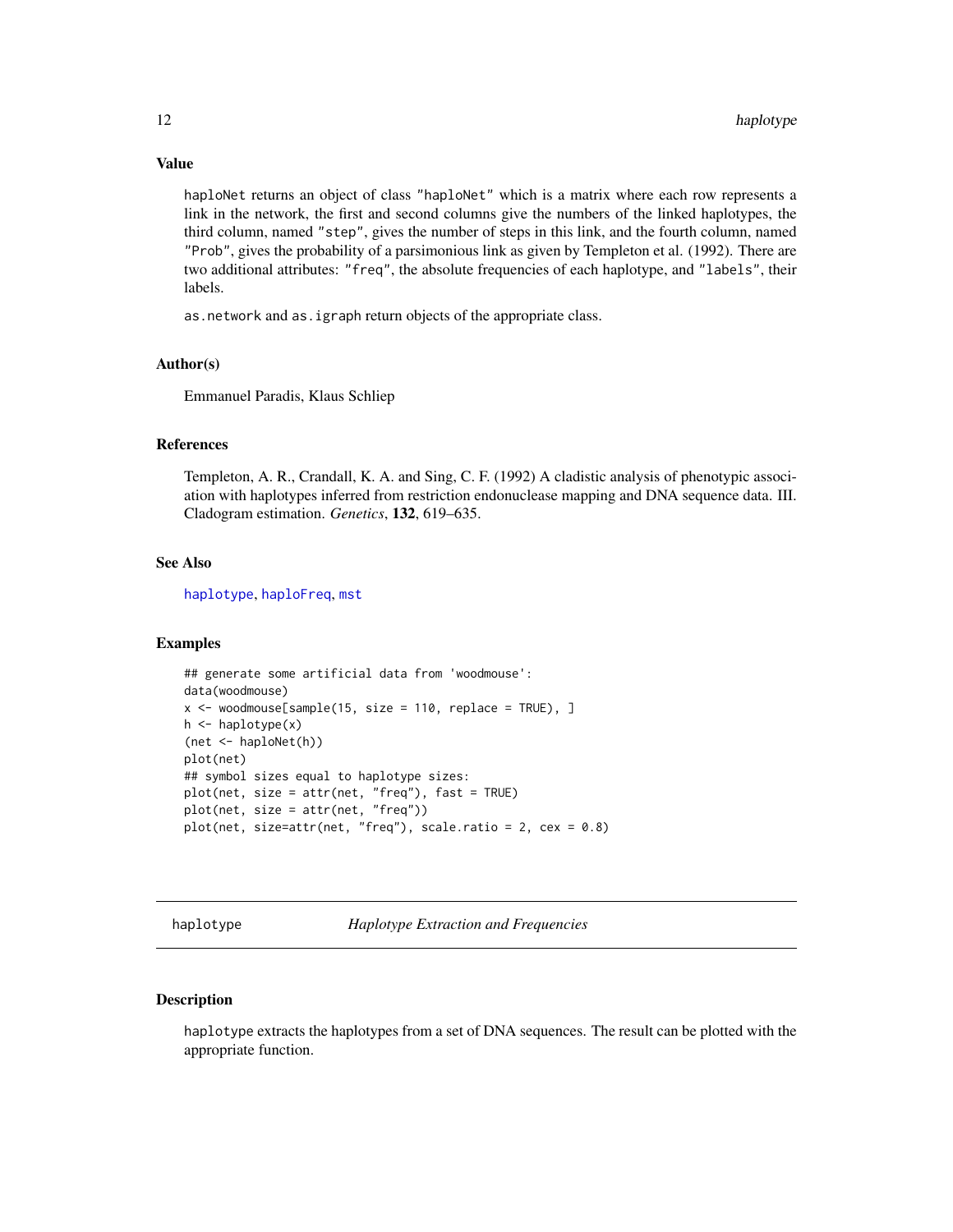#### <span id="page-12-0"></span>haplotype that the contract of the contract of the contract of the contract of the contract of the contract of the contract of the contract of the contract of the contract of the contract of the contract of the contract of

# Usage

```
haplotype(x, ...)
## S3 method for class 'DNAbin'
haplotype(x, labels = NULL, ...)## S3 method for class 'haplotype'
plot(x, \ldots)## S3 method for class 'haplotype'
print(x, \ldots)## S3 method for class 'haplotype'
sort(x,
     decreasing = ifelse(what == "frequencies", TRUE, FALSE),
     what = "frequencies", \dots)
## S3 method for class 'haplotype'
x[...]
```
#### Arguments

| $\mathsf{x}$ | a set of DNA sequences (as an object of class "DNAbin"), or an object of class<br>"haplotype".                                                              |
|--------------|-------------------------------------------------------------------------------------------------------------------------------------------------------------|
| labels       | a vector of character strings used as names for the rows of the returned object.<br>By default, Roman numerals are given.                                   |
| $\cdot$      | further arguments passed to barplot (unused in print and sort).                                                                                             |
| decreasing   | a logical value specifying in which order to sort the haplotypes; by default this<br>depends on the value of what.                                          |
| what         | a character specifying on what feature the haplotypes should be sorted: this must<br>be "frequencies" or "labels", or an unambiguous abbreviation of these. |

# Details

The sort method sorts the haplotypes in decreasing frequencies (the default) or in alphabetical order of their labels (if what = "labels"). Note that if these labels are Roman numerals (as assigned by haplotype), their alphabetical order may not be their numerical one (e.g., IX is alphabetically before VIII).

#### Value

haplotype returns an object of class c("haplotype", "DNAbin") which is an object of class "DNAbin" with two additional attributes: "index" identifying the index of each observation that share the same haplotype, and "from" giving the name of the original data.

sort returns an object of the same class respecting its attributes.

### Author(s)

Emmanuel Paradis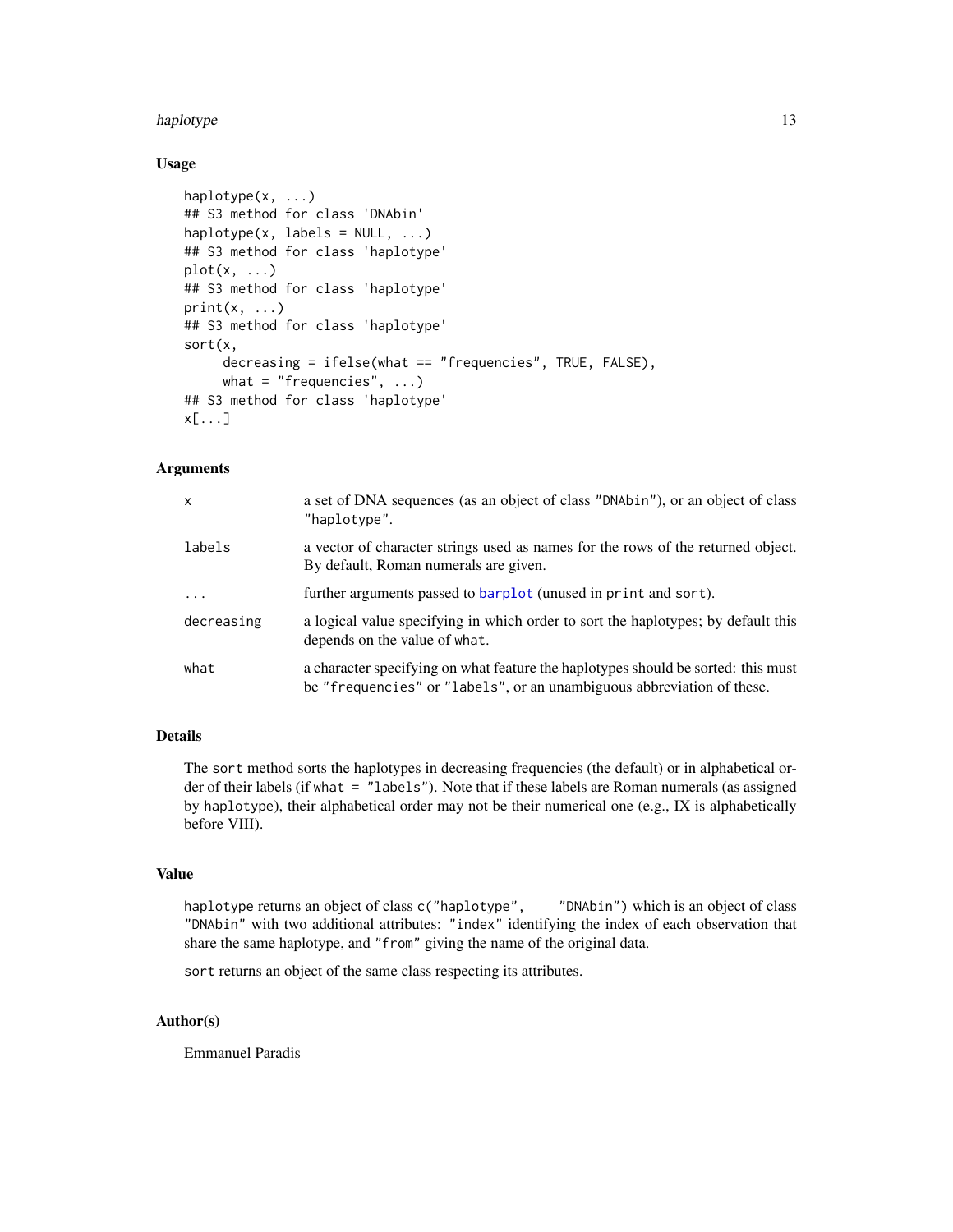# See Also

[haploNet](#page-9-1), [haploFreq](#page-8-1), [DNAbin](#page-0-0) for manipulation of DNA sequences in R.

The haplotype method for objects of class "loci" is documented separately: [haplotype.loci](#page-13-1).

#### Examples

```
## generate some artificial data from 'woodmouse':
data(woodmouse)
x \le - woodmouse[sample(15, size = 110, replace = TRUE), ]
(h <- haplotype(x))
## the indices of the individuals belonging to the 1st haplotype:
attr(h, "index")[[1]]
plot(sort(h))
```
<span id="page-13-1"></span>haplotype.loci *Haplotype Extraction and Frequencies From Allelic Data*

#### Description

This function extracts haplotypes from phased genotypes.

#### Usage

```
## S3 method for class 'loci'
haplotype(x, locus = 1:2, ...)
## S3 method for class 'haplotype.loci'
plot(x, ...)
dist.haplotype.loci(x)
```
#### Arguments

| X                       | an object of class "loci" or of class "haplotype.loci". |
|-------------------------|---------------------------------------------------------|
| locus                   | a vector of integers giving the loci to analyse.        |
| $\cdot$ $\cdot$ $\cdot$ | arguments passed to and from methods.                   |

# Details

The individuals with at least one unphased genotype are ignored with a warning.

dist.haplotype.loci computes pairwise distances among haplotypes by counting the number of different alleles.

#### Value

haplotype returns a matrix of mode character with the loci as rows and the haplotypes as columns. The attribute "freq" gives the counts of each haplotype and the class is "haplotype.loci".

dist.haplotype.loci returns an object of class "dist".

<span id="page-13-0"></span>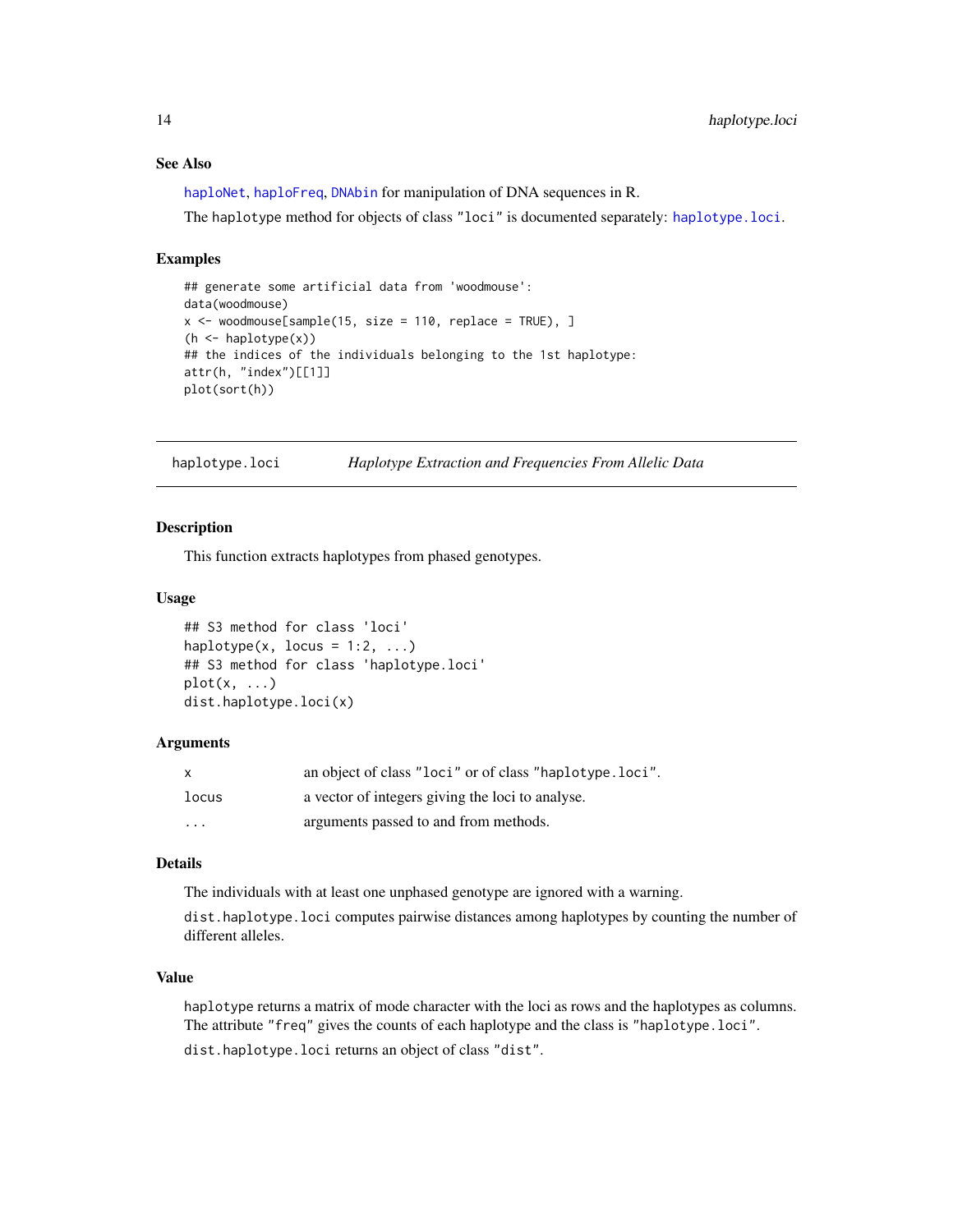# <span id="page-14-0"></span>heterozygosity 15

# Note

haplotype is a generic function with methods for objects of class "DNAbin" and of class "loci". Note that the class returned by these methods is different: c("haplotype", "DNAbin") and "haplotype.loci", respectively. This and other details are likely to change in the future.

#### Author(s)

Emmanuel Paradis

#### See Also

[haplotype](#page-11-1), [LD](#page-16-1)

<span id="page-14-1"></span>heterozygosity *Heterozygosity at a Locus Using Gene Frequencies*

#### Description

This function computes the mean heterozygosity from gene frequencies, and returns optionally the associated variance.

#### Usage

 $heterozygosity(x, variance = FALSE)$ H(x, variance = FALSE)

#### Arguments

|          | a vector or a factor.                                                            |
|----------|----------------------------------------------------------------------------------|
| variance | a logical indicating whether the variance of the estimated heterozygosity should |
|          | be returned (TRUE), the default being FALSE.                                     |

# Details

The argument x can be either a factor or a vector. If it is a factor, then it is taken to give the individual alleles in the population. If it is a numeric vector, then its values are taken to be the numbers of each allele in the population. If it is a non-numeric vector, it is a coerced as a factor.

The mean heterozygosity is estimated with:

$$
\hat{H} = \frac{n}{n-1} \left( 1 - \sum_{i=1}^{k} p_i^2 \right)
$$

where *n* is the number of genes in the sample,  $k$  is the number of alleles, and  $p_i$  is the observed (relative) frequency of the ith allele.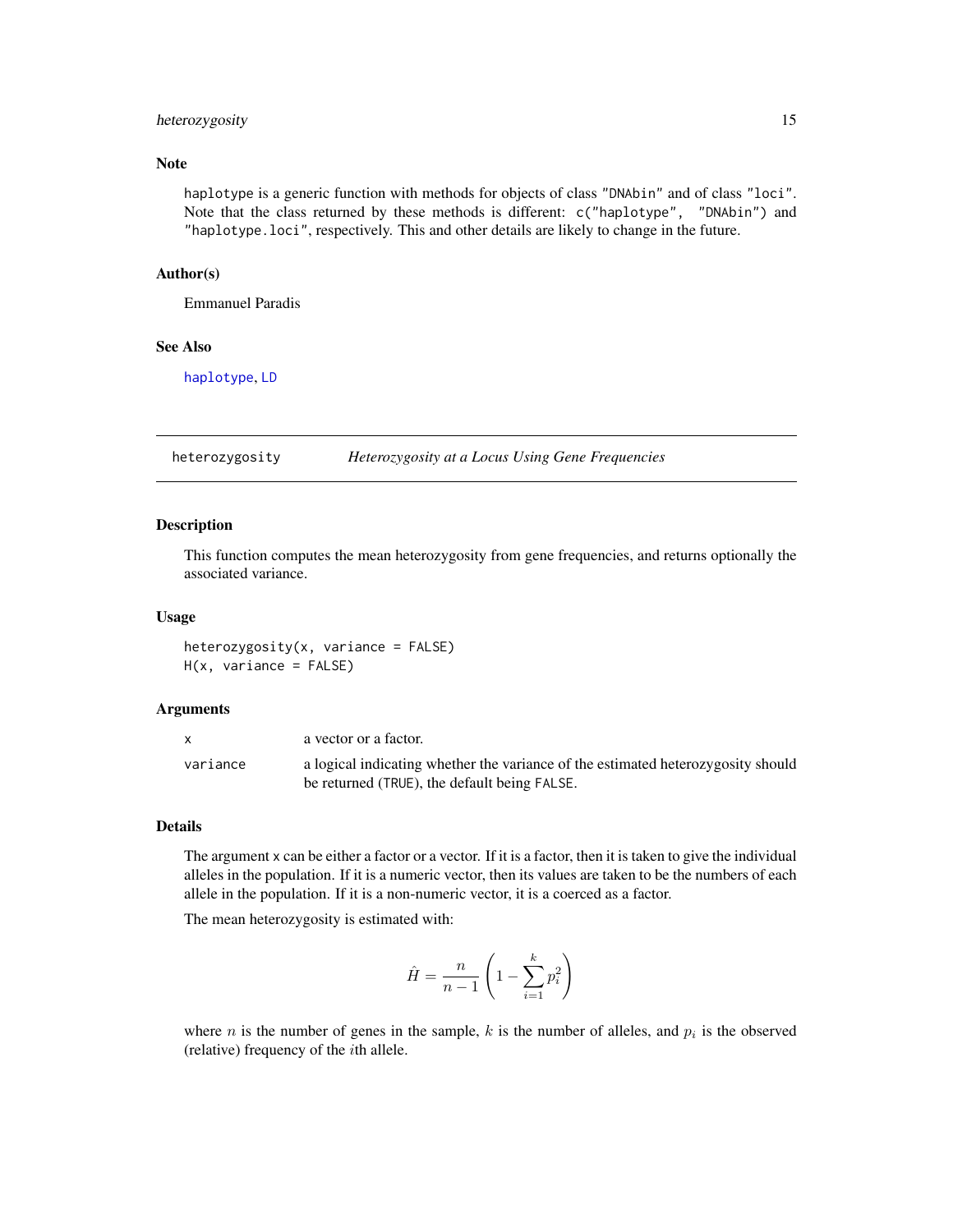# <span id="page-15-0"></span>Value

A numeric vector of length one with the estimated mean heterozygosity (the default), or of length two if the variance is returned.

# Author(s)

Emmanuel Paradis

#### References

Nei, M. (1987) *Molecular evolutionary genetics*. New York: Columbia University Press.

# See Also

[theta.s](#page-34-1)

# Examples

```
require(adegenet)
data(nancycats)
## convert the data and compute frequencies:
S <- summary(as.loci(nancycats))
## compute H for all loci:
sapply(S, function(x) H(x$allele))
## ... and its variance
sapply(S, function(x) H(x$allele, variance = TRUE))
```

```
hw.test Test of Hardy–Weinberg Equilibrium
```
# Description

This function tests, for a series of loci, the hypothesis that genotype frequencies follow the Hardy– Weinberg equilibrium.

#### Usage

hw.test(x,  $B = 1000$ )

# Arguments

|   | an object of class "loci".                              |
|---|---------------------------------------------------------|
| B | the number of replicates for the Monte Carlo procedure. |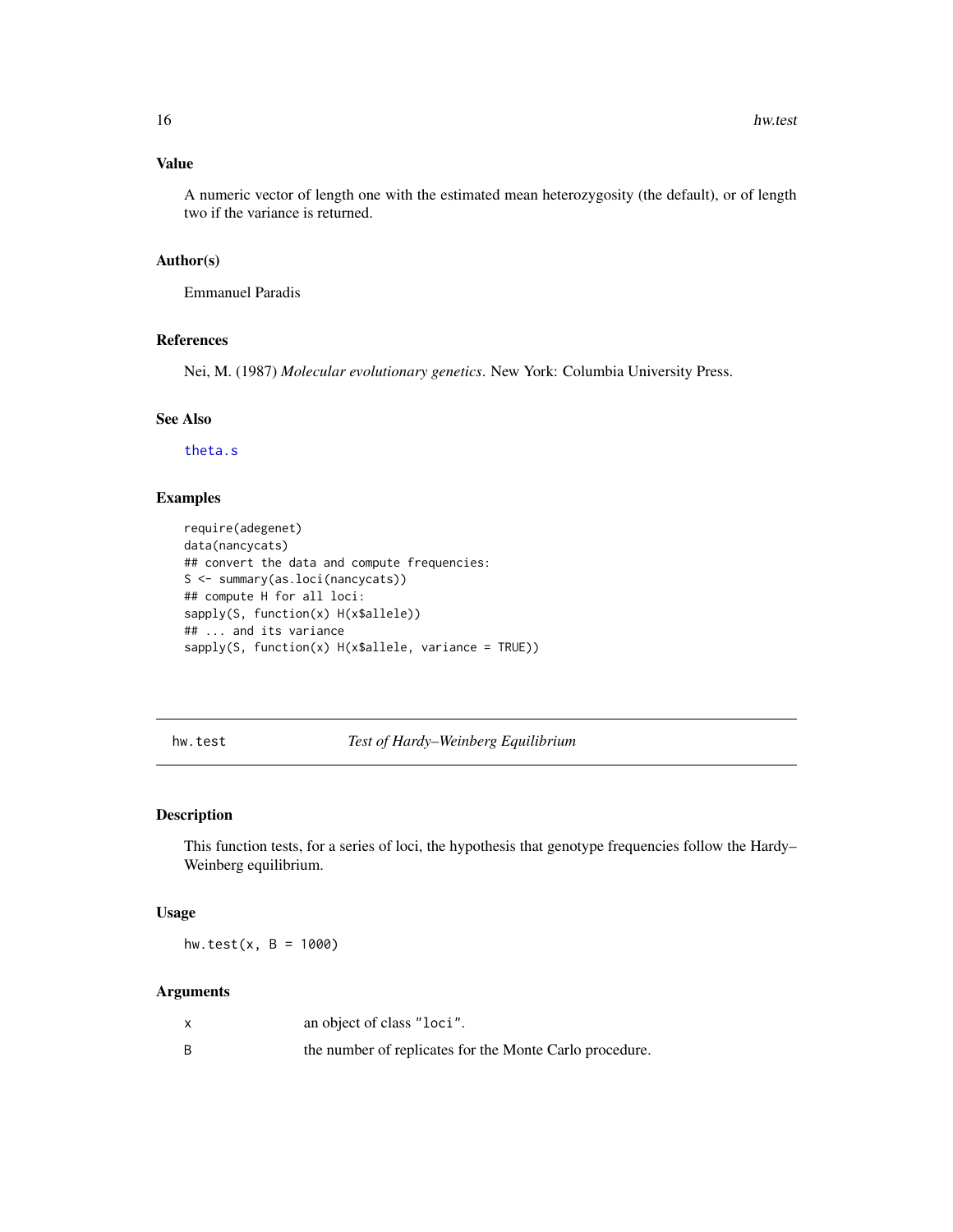# <span id="page-16-0"></span>Details

This test can be performed with any level of ploidy. Two versions of the test are available: the classical  $\chi^2$ -test based on the expected genotype frequencies calculated from the allelic frequencies, and an exact test based on Monte Carlo permutations of alleles. For the moment, the latter version is available only for diploids. Set  $B = 0$  if you want to skip the second test.

# Value

A matrix with three or four columns with the  $\chi^2$ -value, the number of degrees of freedom, the associated *P*-value, and possibly the *P*-value from the Monte Carlo test. The rows of this matrix are the different loci in x.

# Author(s)

Emmanuel Paradis

#### Examples

```
require(adegenet)
data(nancycats)
x <- as.loci(nancycats)
hw.test(x)
```
# <span id="page-16-1"></span>LD *Linkage Disequilibrium*

# Description

These two functions analyse linkage disequilibrium in the case of phased (LD) and unphased (LD2) genotypes.

#### Usage

 $LD(x, locus = 1:2, details = TRUE)$  $LD2(x, locus = 1:2, details = TRUE)$ 

#### Arguments

|         | an object of class "loci".                                                        |
|---------|-----------------------------------------------------------------------------------|
| locus   | a vector of integers giving the two loci to analyse.                              |
| details | a logical value indicating whether to print the correlation matrix among alleles. |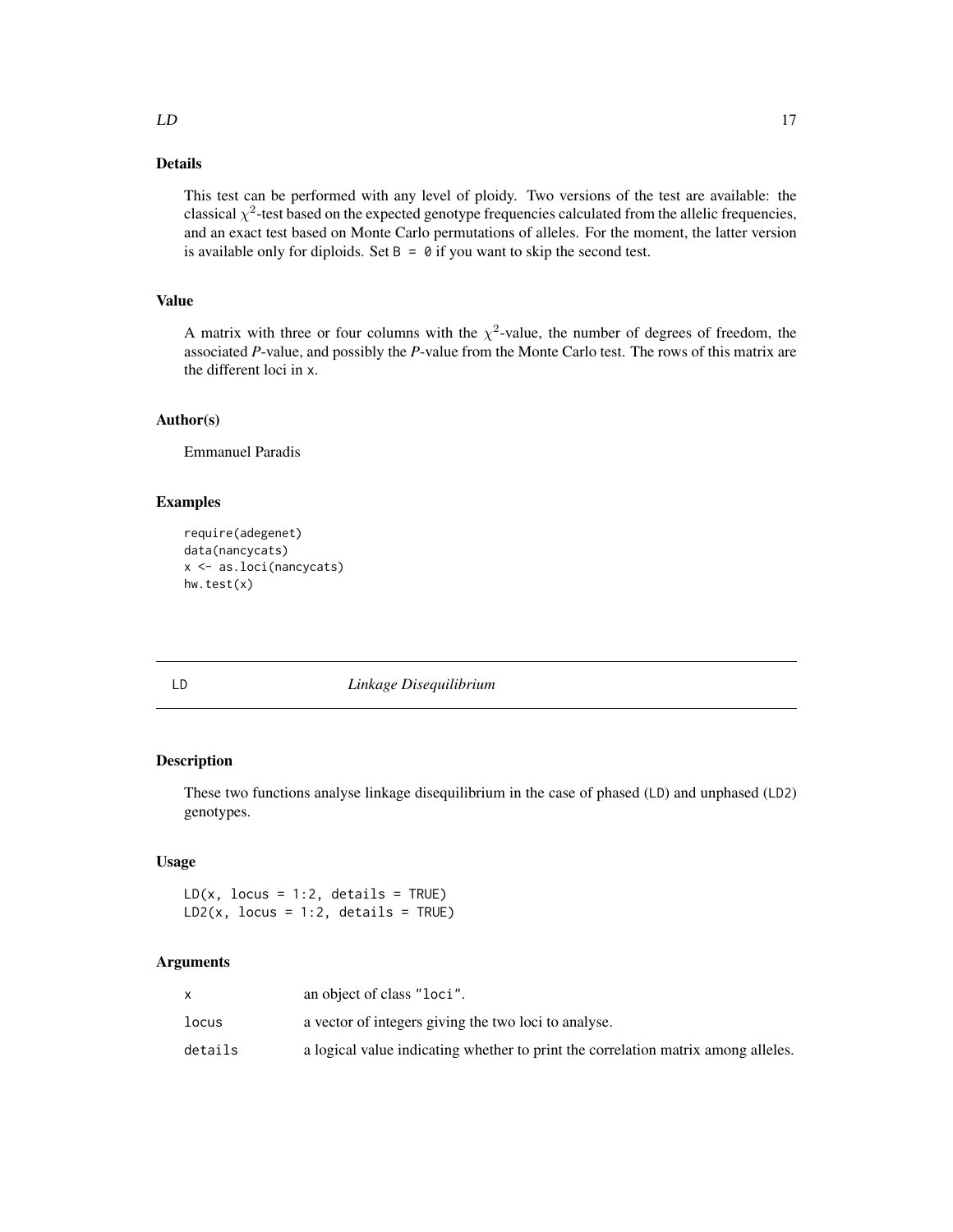These functions consider a pair of loci and compute the correlations among pairs of alleles.

LD first scans the data for unphased genotypes: all individuals with at least one unphased genotype are dropped with a warning. It is based on the observed frequencies of haplotypes (Zaykin et al. 2008). LD2 is based on the observed frequencies of different genotypes (Schaid 2004).

Both functions accept any number of alleles. LD can work with any level of ploidy; LD2 works with diploid data.

The present version does not test the significance of the  $T_2$  test (Zaykin et al. 2008) with permutations. These authors present simulation results suggesting that the chi-squared approximation has similar type I error rates and power than the test based on permutations even for small sample sizes. Furthermore, this test has better statistical properties than alternatives such as those reported here (LRT and Pearson's test).

# Value

|                              | For both functions, if details = $FALSE$ , only the T2 test is returned.                                                                       |
|------------------------------|------------------------------------------------------------------------------------------------------------------------------------------------|
|                              | For LD: if details = $TRUE$ , a named list with the following elements:                                                                        |
| Observed frequencies         |                                                                                                                                                |
|                              | the counts of haplotypes in the data.                                                                                                          |
| Expected frequencies         |                                                                                                                                                |
|                              | the expected frequencies of haplotypes computed from the observed proportions<br>of alleles under the assumption of no linkage disequilibrium. |
| Correlations among alleles   |                                                                                                                                                |
|                              | the observed correlations among alleles from both loci.                                                                                        |
| LRT (G-squared)              |                                                                                                                                                |
|                              | the likelihood-ratio test of the null hypothesis of no linkage disequilibrium.                                                                 |
| Pearson's test (chi-squared) |                                                                                                                                                |
|                              | the chi-squared test based on haplotypes counts.                                                                                               |
| T <sub>2</sub>               | the $T_2$ test with its number of degrees of freedom (df).                                                                                     |
|                              | For LD2: if details = TRUE, a named list with two elements:                                                                                    |
| Delta                        | the correlations among alleles (denoted <i>Delta</i> in Schaid 2004).                                                                          |
| T <sub>2</sub>               | the $T_2$ test with its number of degrees of freedom (df).                                                                                     |
|                              |                                                                                                                                                |

# Author(s)

Emmanuel Paradis

# References

Schaid, D. J. (2004) Linkage disequilibrium testing when linkage phase is unknown. *Genetics*, 166, 505–512.

Zaykin, D. V., Pudovkin, A. and Weir, B. S. (2008) Correlation-based inference for linkage disequilibrium with multiple alleles. *Genetics*, 180, 533–545.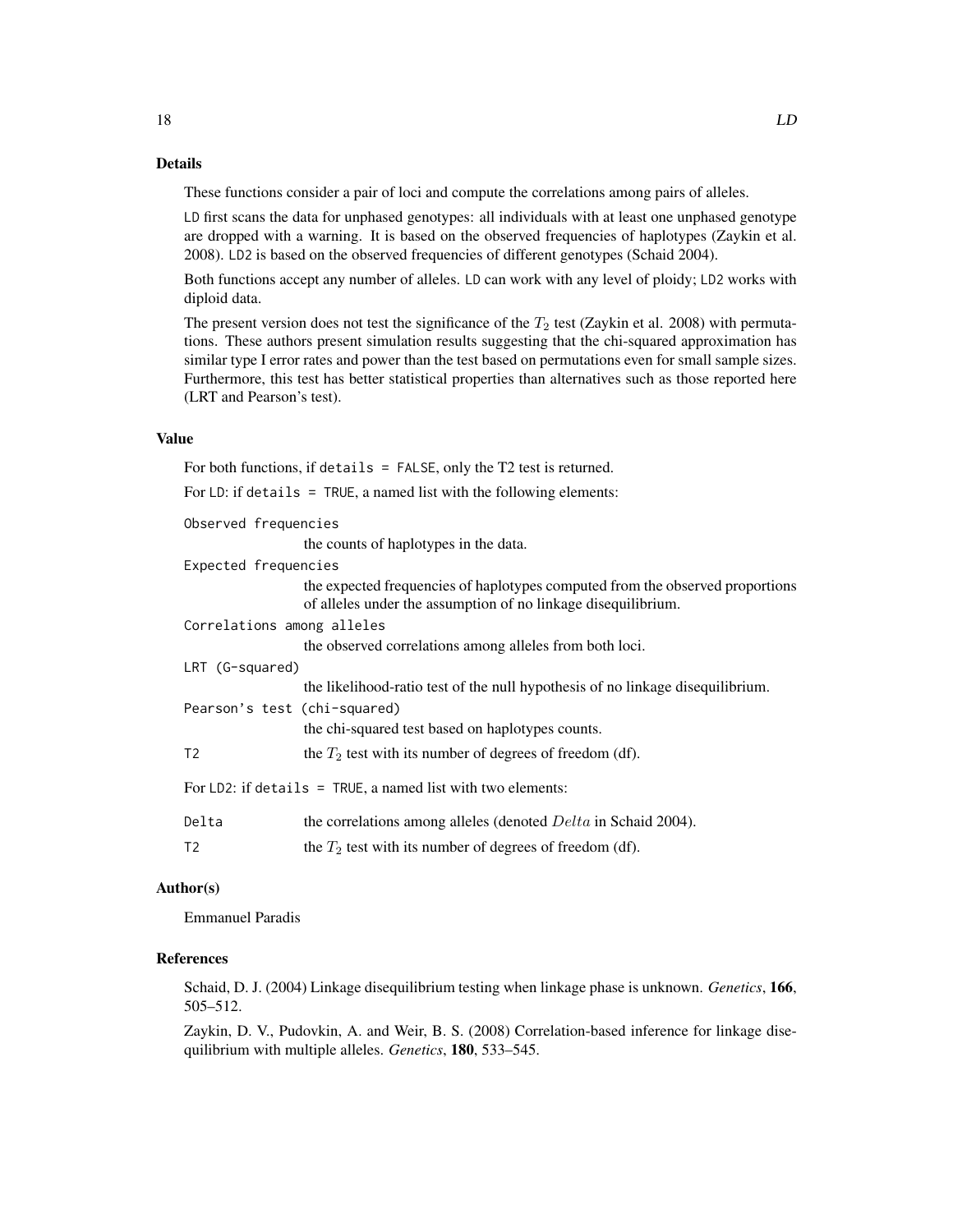#### <span id="page-18-0"></span> $MMD$  19

# See Also

[haplotype.loci](#page-13-1), [is.phased](#page-36-1)

#### Examples

```
require(adegenet)
data(rupica)
z <- as.loci(rupica)
LD2(z, 8:9)
```
MMD *Mismatch Distribution*

# Description

This function draws a histogram of the frequencies of pairwise distances from a set of DNA sequences.

#### Usage

```
MMD(x, xlab = "Distance", main = "", rug = TRUE, legend = TRUE,lcol = c("blue", "red"), lty = c(1, 1), ...)
```
# Arguments

| x        | a set of DNA sequences (object of class "DNAbin").                                                         |
|----------|------------------------------------------------------------------------------------------------------------|
| xlab     | the label for the x-axis.                                                                                  |
| main     | the title (none by default).                                                                               |
| rug      | a logical specifying whether to add a rug of the pairwise distances on the hori-<br>zontal axis (see rug). |
| legend   | a logical specifying whether to draw a legend.                                                             |
| lcol     | the colours used for the curves.                                                                           |
| lty      | the line types for the curves                                                                              |
| $\cdots$ | further arguments passed to hist.                                                                          |

# Details

The histogram shows the observed distribution of pairwise distances. The lines show an empirical density estimate (in blue) and the expected distribution under stable population population (Rogers and Harpending 1992).

# Author(s)

Emmanuel Paradis and David Winter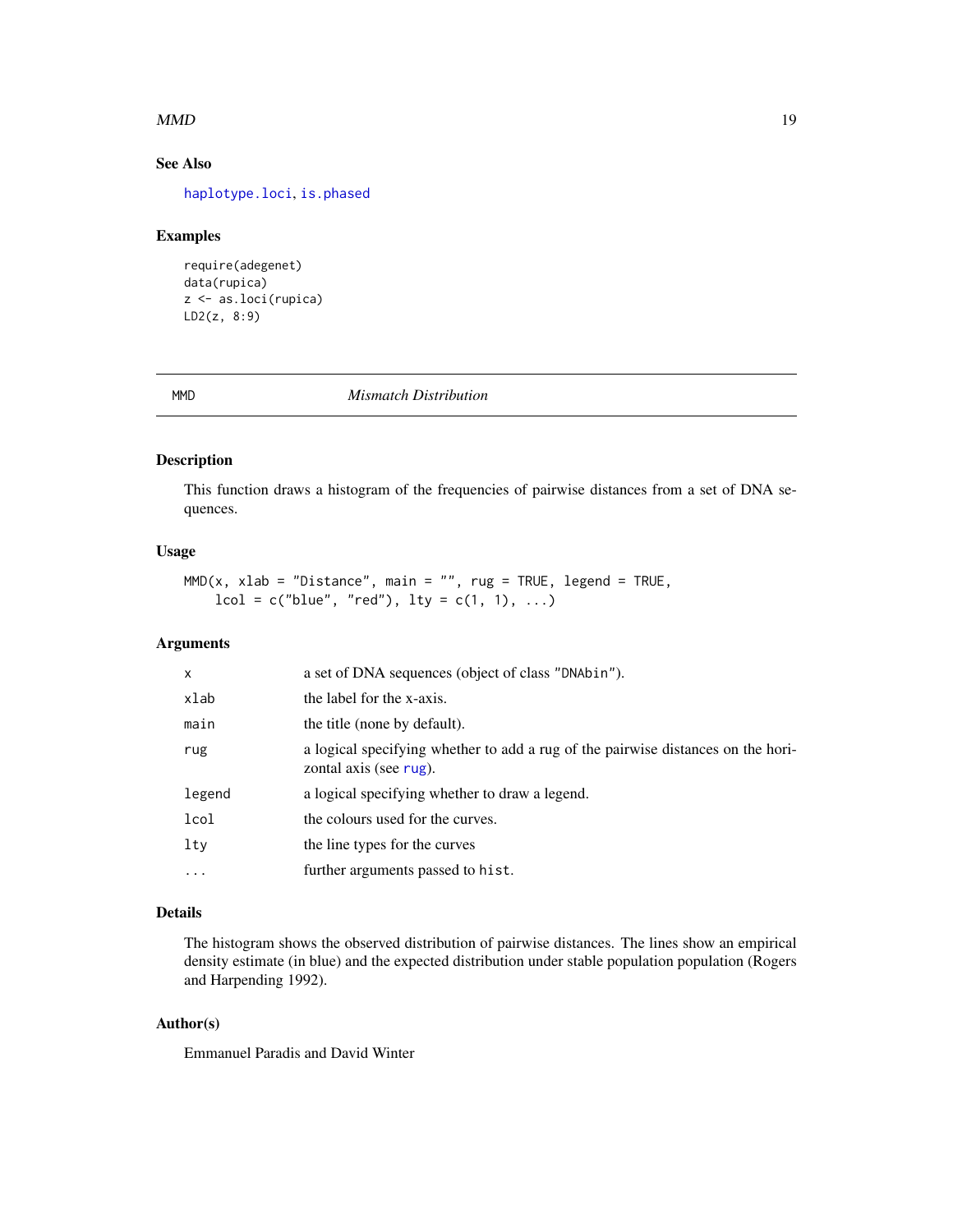#### References

Rogers, A. R. and Harpending, H. (1992) Population growth makes waves in the distribution of pairwise genetic-differences. *Molecular Biology and Evolution*, 9, 552–569.

#### Examples

```
data(woodmouse)
MMD(woodmouse, col = "grey")
MMD(woodmouse, breaks = 20, legend = FALSE)
MMD(woodmouse, lty = 1:2, lcol = rep("black", 2), col = "lightgrey")
```
<span id="page-19-1"></span>mst *Minimum Spanning Tree*

#### Description

This function computes a minimum spanning tree using Kruskal's algorithm.

#### Usage

mst(d)

# Arguments

d a distance matrix, either as an object of class "dist", or a (square symmetric) matrix.

#### Value

an object of class ["haploNet"](#page-9-1).

#### Author(s)

Emmanuel Paradis

#### References

Kruskal, J. B., Jr. (1956) On the shortest spanning subtree of a graph and the traveling salesman problem. *Proceedings of the American Mathematical Society*, 7, 48–50.

#### See Also

[haploNet](#page-9-1)

#### Examples

```
data(woodmouse)
d <- dist.dna(woodmouse, "n")
(r < -mst(d))plot(r)
```
<span id="page-19-0"></span>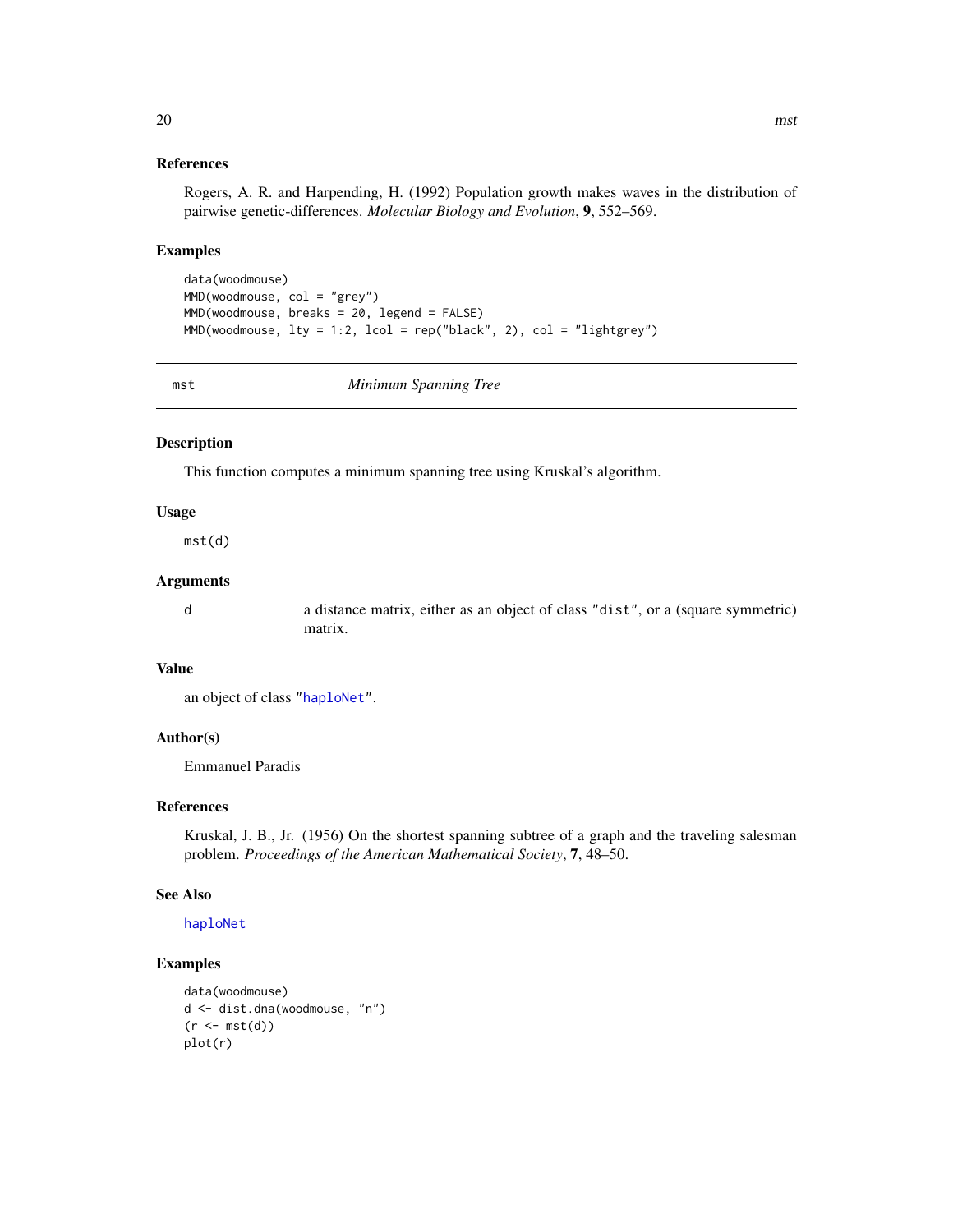<span id="page-20-1"></span><span id="page-20-0"></span>

#### Description

This function computes the nucleotide diversity from a sample of DNA sequences.

#### Usage

nuc.div(x, variance = FALSE, pairwise.deletion = FALSE)

#### Arguments

| x                 | a matrix or a list which contains the DNA sequences.                                                                                                                             |  |
|-------------------|----------------------------------------------------------------------------------------------------------------------------------------------------------------------------------|--|
| variance          | a logical indicating whether to compute the variance of the estimated nucleotide<br>diversity.                                                                                   |  |
| pairwise.deletion |                                                                                                                                                                                  |  |
|                   | a logical indicating whether to delete the sites with missing data in a pairwise<br>way. The default is to delete the sites with at least one missing data for all<br>sequences. |  |
|                   |                                                                                                                                                                                  |  |

#### Details

The nucleotide diversity is the sum of the number of differences between pairs of sequences divided by the number of comparisons (i.e.  $n(n-1)/2$ , where *n* is the number of sequences).

The variance of the estimated diversity uses formula (10.9) from Nei (1987). This applies only if all sequences are of the same lengths, and cannot be used if pairwise.deletion = TRUE. A bootstrap estimate may be in order if you insist on using the latter option.

### Value

A numeric vector with one or two values if variance = TRUE.

#### Author(s)

Emmanuel Paradis

#### References

Nei, M. (1987) *Molecular evolutionary genetics*. New York: Columbia University Press.

# See Also

[base.freq](#page-0-0), [GC.content](#page-0-0), [theta.s](#page-34-1), [seg.sites](#page-0-0)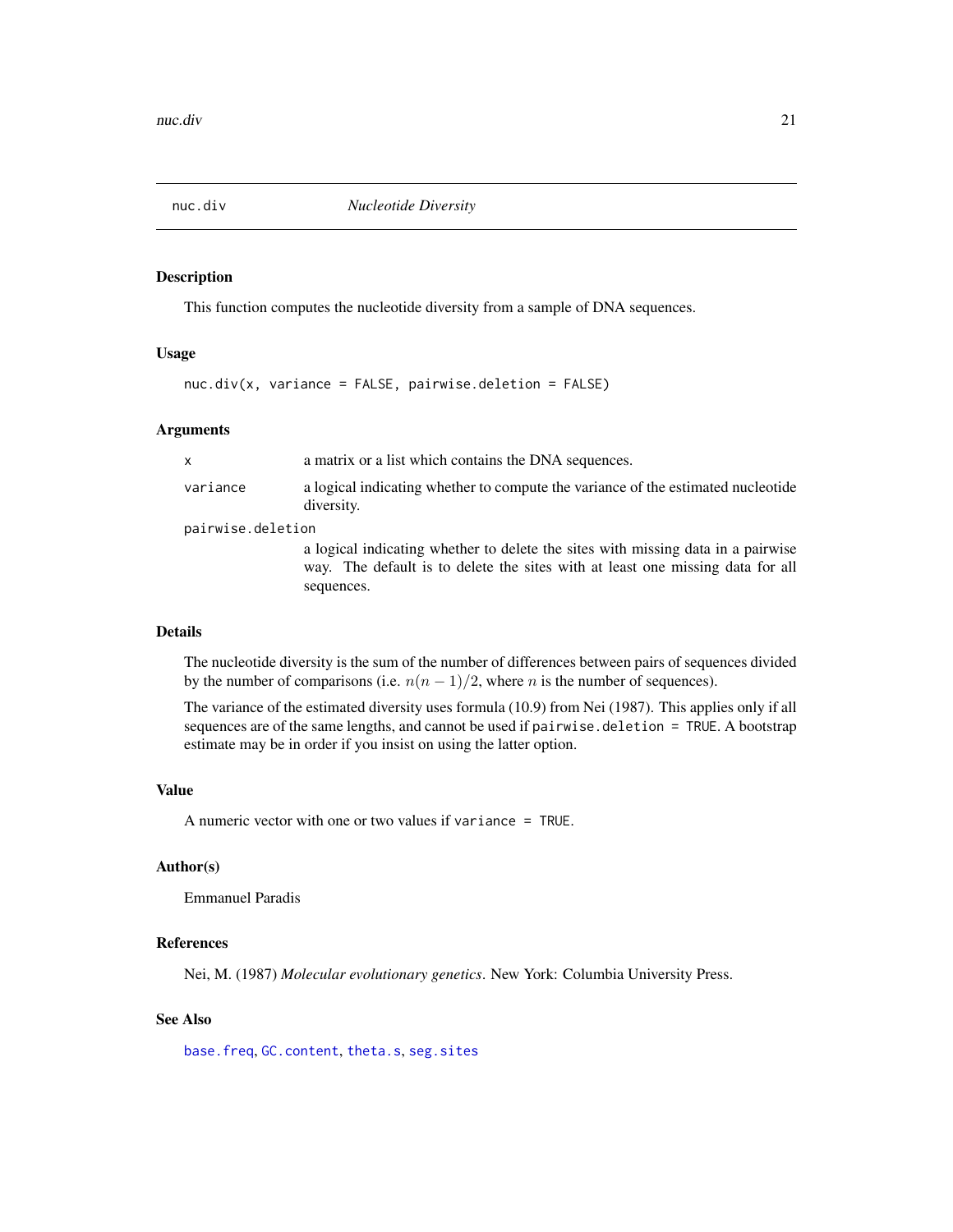#### Examples

```
data(woodmouse)
nuc.div(woodmouse)
nuc.div(woodmouse, TRUE)
nuc.div(woodmouse, FALSE, TRUE)
```
R2.test *Ramos-Onsins–Rozas Test of Neutrality*

# Description

This function computes Ramos-Onsins and Rozas's test of neutrality for a set of DNA sequences.

#### Usage

R2.test(x,  $B = 1000$ , theta = 1, plot = TRUE, quiet = FALSE, ...)

# Arguments

| X         | a DNA matrix (object of class "DNAbin").                                                                                                                        |
|-----------|-----------------------------------------------------------------------------------------------------------------------------------------------------------------|
| B         | the number of replicates used for the simulation procedure.                                                                                                     |
| theta     | the value of the $\theta$ population parameter used in the simulation.                                                                                          |
| plot      | a logical value specifying whether to plot the results (TRUE by default).                                                                                       |
| quiet     | a logical value specifying whether to not display the progress of the simulations.<br>The default is FALSE meaning that a progress bar is displayed by default. |
| $\ddotsc$ | further arguments passed to hist.                                                                                                                               |

#### Value

a list with two elements: R2 the value of the test statistic  $R_2$ , and P.val the associated P-value. If  $B = 0$  a single value, the test statistic, is returned

#### **Note**

The simulation procedure probably needs to be tested and improved. However the results make sense so far.

#### Author(s)

Emmanuel Paradis

#### References

Ramos-Onsins, R. and Rozas, R. (2002) Statistical properties of new neutrality tests against population growth. *Molecular Biology and Evolution*, 19, 2092–2100.

Sano, J.and Tachida, G. (2005) Gene genealogy and properties of test statistics of neutrality under population growth. *Genetics*, 169, 1687–1697.

<span id="page-21-0"></span>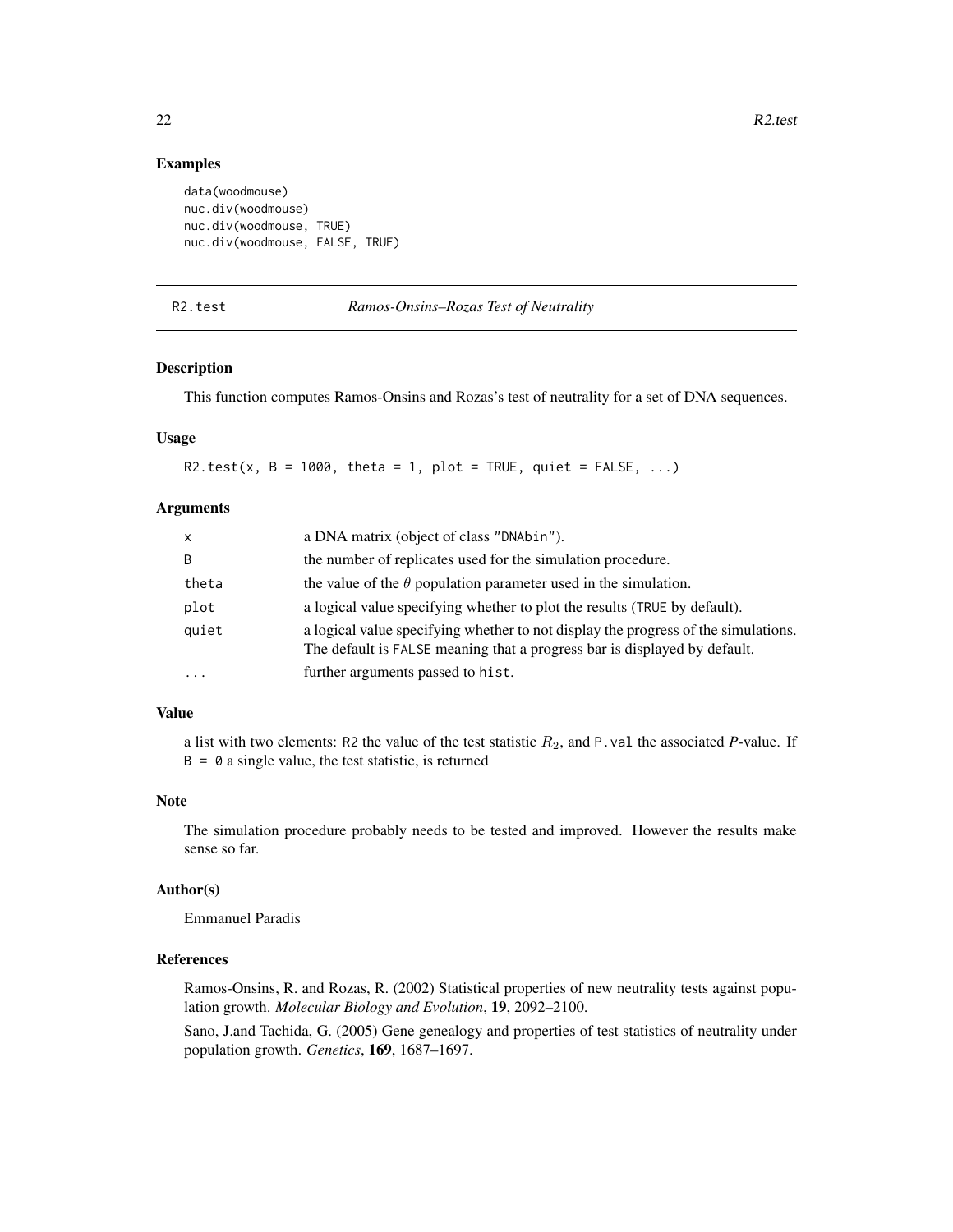#### <span id="page-22-0"></span>read.gtx 23

# See Also

[read.dna](#page-0-0), [dist.dna](#page-0-0)

#### Examples

data(woodmouse) R2.test(woodmouse, quiet = TRUE)

<span id="page-22-1"></span>read.gtx *Read Genetix Data Files*

#### Description

This function reads allelic data from a Genetix file (.gtx).

#### Usage

read.gtx(file)

### Arguments

file a file name specified by either a variable of mode character or a quoted string.

# Value

A data frame with class c("loci", "data.frame").

#### Note

The package adegenet has a similar function, [read.genetix](#page-0-0), but it returns an object of class "genind".

#### Author(s)

Emmanuel Paradis

#### References

Belkhir, K., Borsa, P., Chikhi, L., Raufaste, N. and Bonhomme, F. (1996–2004) GENETIX 4.05, logiciel sous Windows(TM) pour la genetique des populations. Laboratoire Genome, Populations, Interactions, CNRS UMR 5000, Universite de Montpellier II, Montpellier (France). [http://www.](http://www.genetix.univ-montp2.fr/genetix/intro.htm) [genetix.univ-montp2.fr/genetix/intro.htm](http://www.genetix.univ-montp2.fr/genetix/intro.htm)

# See Also

[read.loci](#page-23-1), [write.loci](#page-38-1), [read.vcf](#page-24-1), [read.genetix](#page-0-0)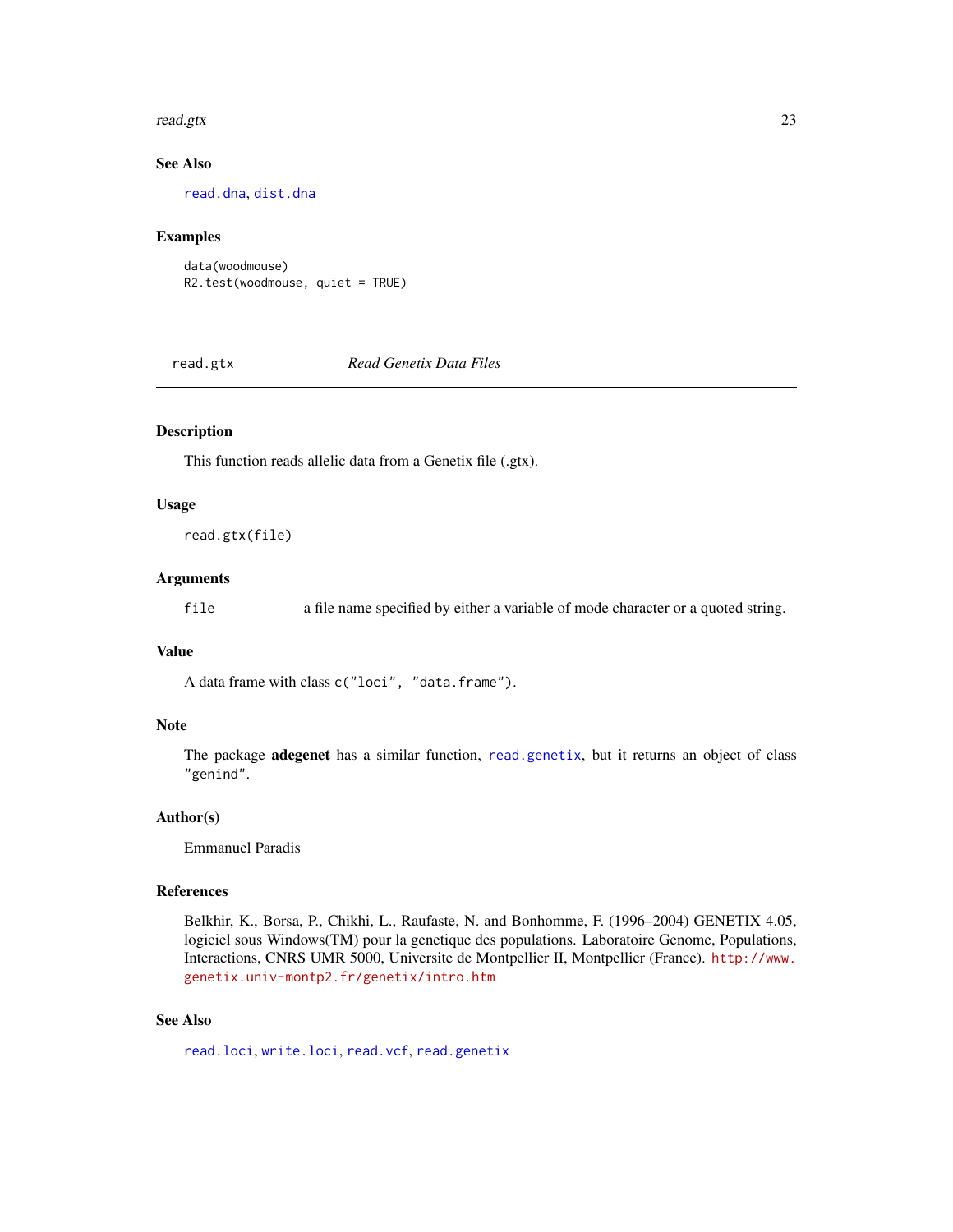#### Examples

```
require(adegenet)
(X <- read.gtx(system.file("files/nancycats.gtx", package = "adegenet")))
## compare with the example in ?read.genetix
```
<span id="page-23-1"></span>

read.loci *Read Allelic Data Files*

#### Description

This function reads allelic data from a text file: rows are individuals, and columns are loci and optional variables. By default, the first line of the file gives the locus names. If one column is labelled 'population', it is taken as a population variable.

#### Usage

read.loci(file, header = TRUE, loci.sep = "", allele.sep = "/|",  $col.pop = NULL, col.loci = NULL, ...$ 

## Arguments

| file       | a file name specified by either a variable of mode character, or a quoted string.                                                                                                                                                                                                                                                                                         |
|------------|---------------------------------------------------------------------------------------------------------------------------------------------------------------------------------------------------------------------------------------------------------------------------------------------------------------------------------------------------------------------------|
| header     | a logical specifying whether the first line of the data file gives the names of the<br>loci (TRUE by default).                                                                                                                                                                                                                                                            |
| loci.sep   | the character(s) separating the loci (columns) in the data file (a white space by<br>default).                                                                                                                                                                                                                                                                            |
| allele.sep | the character(s) separating the alleles for each locus in the data file (a forward<br>slash by default).                                                                                                                                                                                                                                                                  |
| col.pop    | specifies whether one of the column of the data file identifies the population. By<br>default, if one column is labelled 'population' (case-insensitive), it is taken as<br>the population variable; otherwise an integer giving the number of the column<br>or a character string giving its name. It is eventually renamed 'population' and<br>transformed as a factor. |
| col.loci   | a vector of integers or characters specifying the indices or the names of the<br>columns that are loci. By default, all columns are taken as loci except the popu-<br>lation one, if present or specified.                                                                                                                                                                |
| $\cdots$   | further arguments passed to read. table (e.g., row. names).                                                                                                                                                                                                                                                                                                               |

# Details

The rownames of the returned object identify the individual genotypes; they are either taken from the data file if present, or given the values  $"1", "2", \ldots$  Similarly for the colnames: if absent in the file (in which case header = FALSE must be set), they are given the values " $V1$ ", " $V2$ ", ...

In the returned genotypes, alleles are separated by "/", even if it is not the case in the data file.

The vignette "Reading Genetic Data Files Into R with **adegenet** and **pegas**" explains how to read various file formats including Excel files (type vignette("ReadingFiles") in R).

<span id="page-23-0"></span>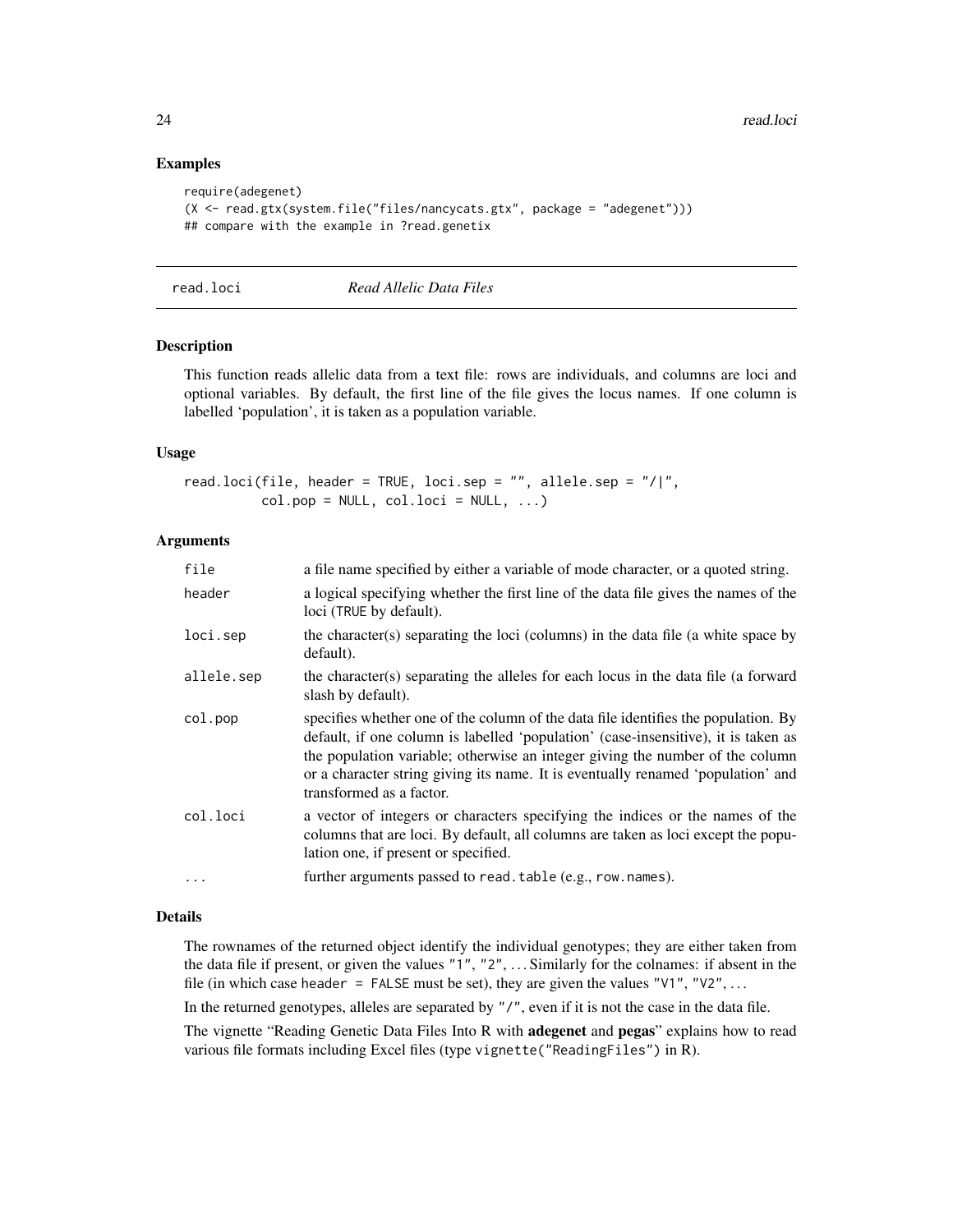#### <span id="page-24-0"></span>read.vcf 25

# Value

A data frame with class c("loci", "data.frame"). It is a data frame with an attribute "locicol" specifying the columns that must be treated as loci. The latter are factors. The other columns can be of any type.

Details on the structure can be found in [http://ape.mpl.ird.fr/pegas/DefinitionDataClasses](http://ape.mpl.ird.fr/pegas/DefinitionDataClassesPegas.pdf)Pegas. [pdf](http://ape.mpl.ird.fr/pegas/DefinitionDataClassesPegas.pdf)

# Author(s)

Emmanuel Paradis

# See Also

[read.gtx](#page-22-1), [read.vcf](#page-24-1), [write.loci](#page-38-1), [summary.loci](#page-28-1)

<span id="page-24-1"></span>read.vcf *Read Variant Calling Format Files*

#### Description

This function reads allelic data from VCF (variant calling format) files.

#### Usage

read.vcf(file, nloci =  $1000$ , skip = 0)

# Arguments

| file  | a file name specified by either a variable of mode character, or a quoted string. |
|-------|-----------------------------------------------------------------------------------|
| nloci | the number of loci to read.                                                       |
| skip  | the number of loci to be skipped before reading the genetic data.                 |

# Details

The VCF file can compressed (\*.gz) or not.

A TABIX file is not required.

Because VCF files can be very big, only 1000 loci are read by default, but 5000 loci can be read rather quickly.

In the VCF standard, missing data are represented by a dot and these are read "as is" by the present function without trying to substitute by NA.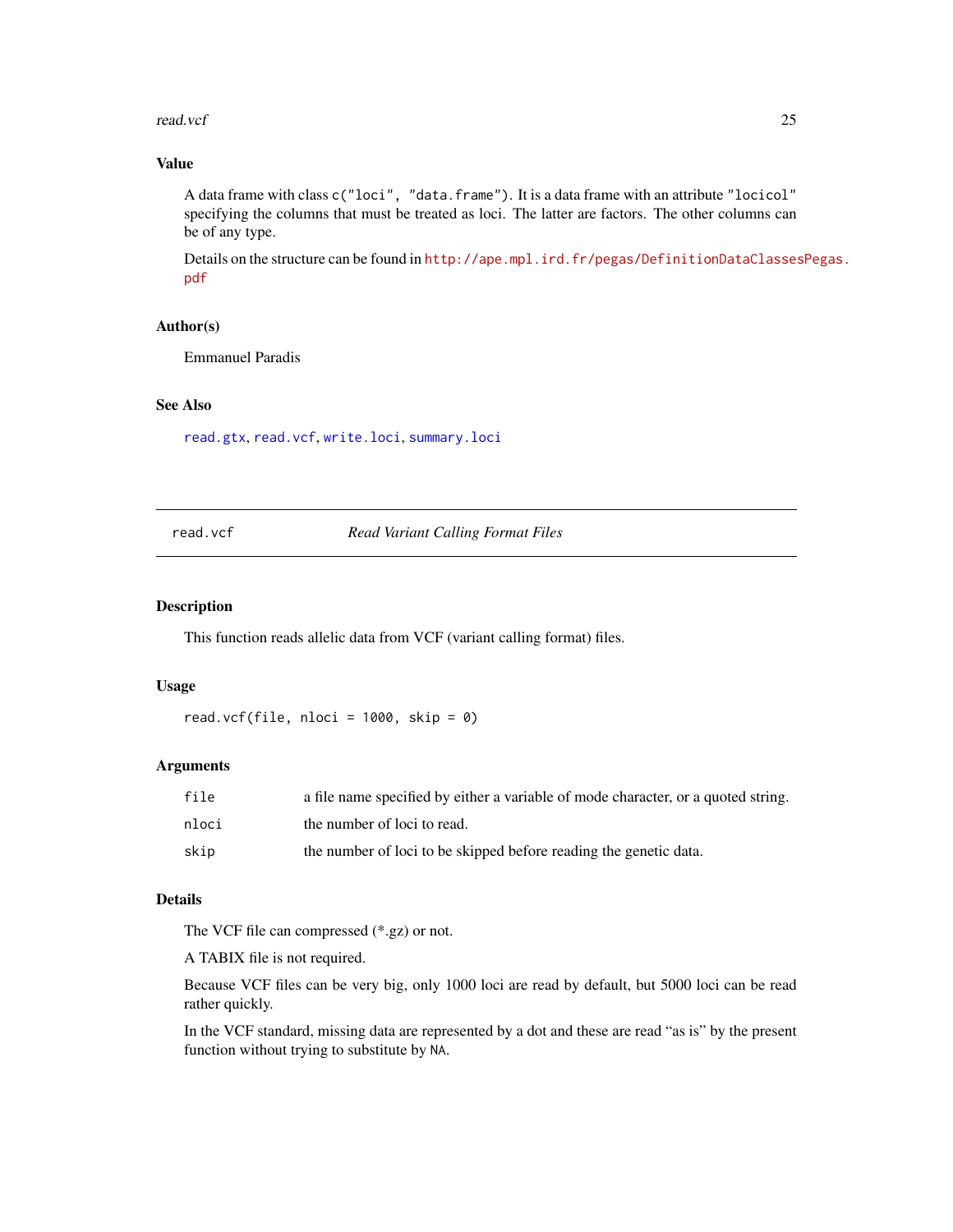# <span id="page-25-0"></span>Value

an object of class c("loci", "data.frame") with four additional attributes:

- CHRthe chromosome number (integer values);
- POSthe position of the locus (numeric values);
- QUALthe quality of the inferred locus (integer values);
- FILTERthe filter (characters).

# Author(s)

Emmanuel Paradis

# References

<http://www.1000genomes.org/node/101>

# See Also

[read.loci](#page-23-1), [read.gtx](#page-22-1), [write.loci](#page-38-1)

rr.test *Tajima Relative Rate Test of Molecular Clock*

# Description

This function tests the hypothesis of a molecular evolutionary clock (i.e., a constant rate of molecular evolution) between two samples using an outgroup sample. It can be applied to both nucleotide and amino acid sequences.

#### Usage

rr.test(x, y, out)

#### Arguments

| x, y | a single DNA sequence (object class "DNAbin"). |
|------|------------------------------------------------|
| out  | a single DNA sequence to be used as outgroup.  |

# Value

a list with two numeric values: Chi (Chi-squared statistic) and Pval (the P-value).

# Author(s)

Alastair Potts <potts.a@gmail.com>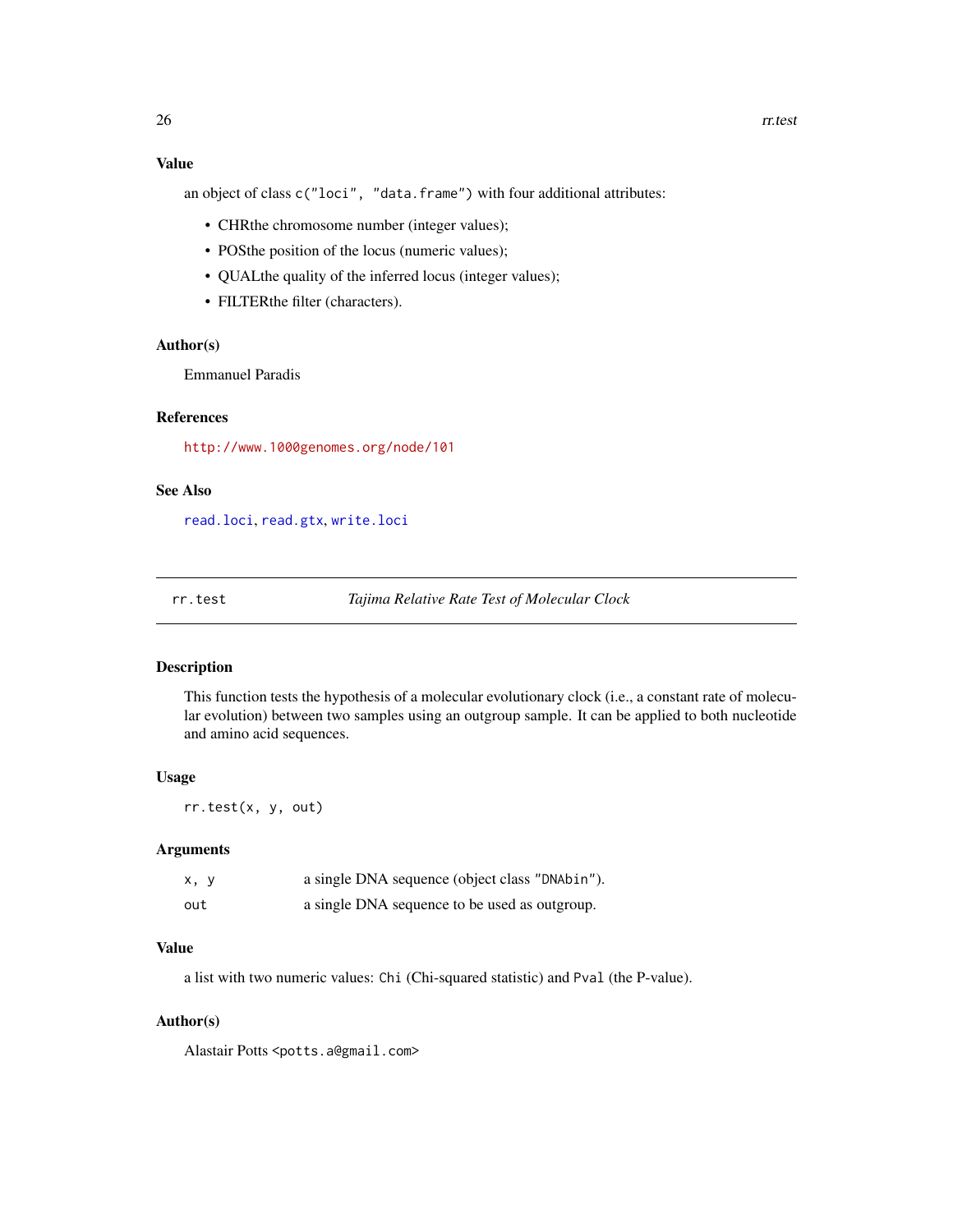# <span id="page-26-0"></span>site.spectrum 27

#### References

Tajima, F. (1993) Simple methods for testing molecular clock hypothesis. *Genetics*, 135, 599–607. (Equation 4)

#### Examples

```
require(ape)
data(woodmouse)
rr.test(x = woodmouse[2, ], y = woodmouse[3, ], out = woodmouse[1, ])# Test all pairs in a sample:
outgroup <- woodmouse[1, ]
n <- nrow(woodmouse)
cc < - combn(2:n, 2)FUN \leq function(x)
   rr.test(woodmouse[x[1], ], woodmouse[x[2], ], outgroup)$Pval
OUT <- apply(cc, 2, FUN)
### two ways to arrange the output:
RES \le matrix(NA, n - 1, n - 1)
RES[row(RES) > col(RES)] <- OUT
RES < -t(RES)RES[row(RES) > col(RES)] <- OUT
RES < -t(RES)dimnames(RES) <- list(2:n, 2:n)
RES <- as.dist(RES)
### 2nd method:
class(OUT) <- "dist"
attr(OUT, "Labels") <- as.character(2:15)
attr(OUT, "Size") <- n - 1L
attr(OUT, "Diag") <- attr(OUT, "Upper") <- FALSE
### they are the same:
all(OUT == RES)
```
site.spectrum *Site Frequency Spectrum*

#### Description

site.spectrum computes the (un)folded site frequency spectrum of a set of aligned DNA sequences.

#### Usage

```
site.spectrum(x, folded = TRUE, outgroup = 1)
## S3 method for class 'spectrum'
plot(x, col = "red", main = NULL, ...)
```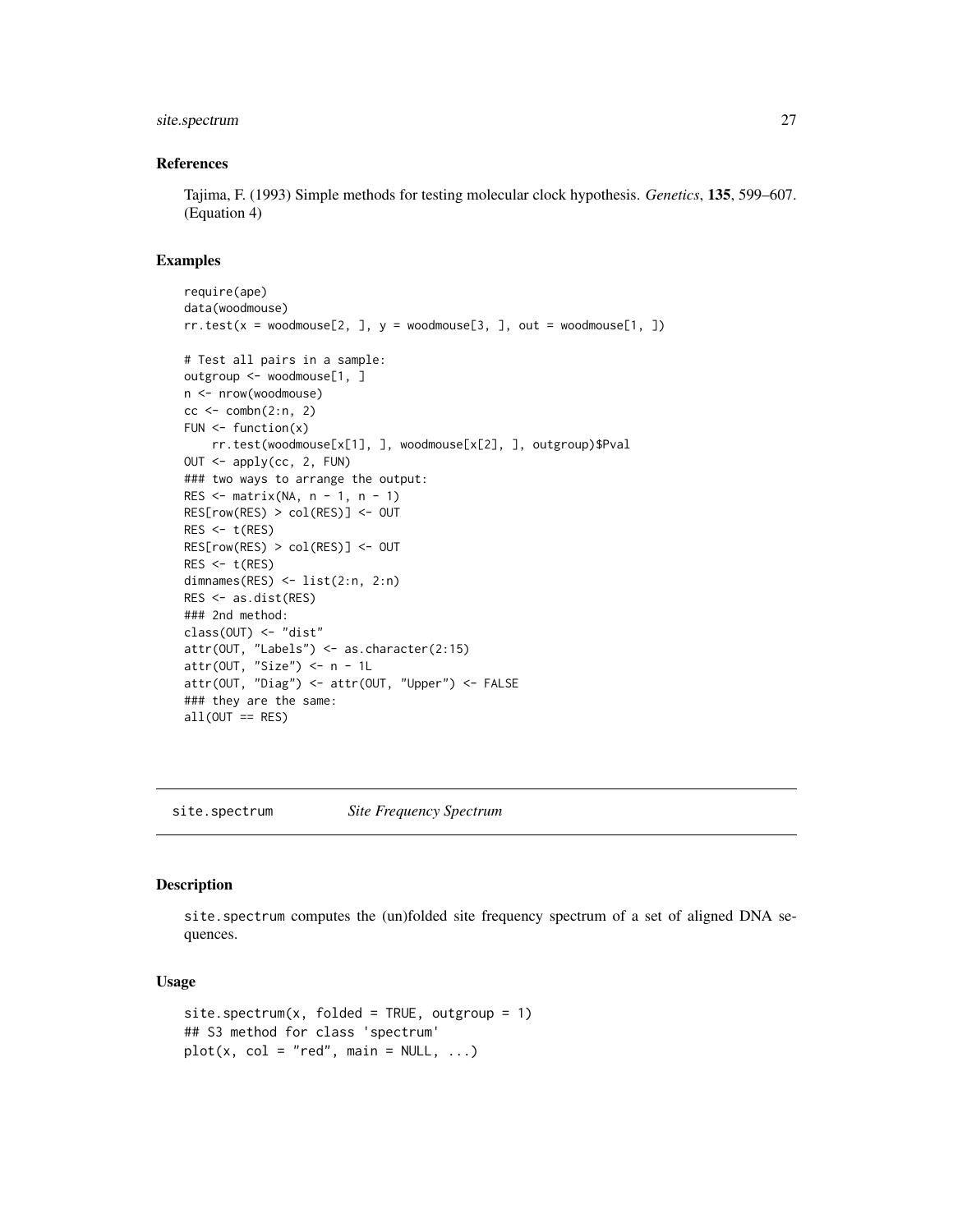#### <span id="page-27-0"></span>**Arguments**

| $\mathsf{x}$ | a set of DNA sequences (as an object of class "DNAbin"), or an object of class<br>"spectrum".                                               |
|--------------|---------------------------------------------------------------------------------------------------------------------------------------------|
| folded       | a logical specifying whether to compute the folded site frequency spectrum (the<br>$default)$ , or the unfolded spectrum if folded = FALSE. |
| outgroup     | a single integer value giving which sequence is ancestral; ignored if folded = TRUE.                                                        |
| col          | the colour of the barplot (red by default).                                                                                                 |
| main         | a character string for the title of the plot; a generic title is given by default (use<br>main $=$ "" to have no title).                    |
| $\cdots$     | further arguments passed to barplot.                                                                                                        |

#### Details

Under the infinite sites model of mutation, mutations occur on distinct sites, so every segregating (polymorphic) site defines a partition of the n sequences (see Wakeley, 2009). The *site frequency spectrum* is a series of values where the ith element is the number of segregating sites defining a partition of i and n−i sequences. The *unfolded* version requires to define an ancestral state with an external (outgroup) sequence, so i varies between 1 and  $n - 1$ . If no ancestral state can be defined, the *folded* version is computed, so i varies between 1 and  $n/2$  or  $(n - 1)/2$ , for n even or odd, respectively.

If folded = TRUE, sites with more than two states are ignored and a warning is returned giving how many were found.

If folded = FALSE, sites with an ambiguous state at the external sequence are ignored and a warning is returned giving how many were found. Note that it is not checked if some sites have more than two states.

#### Value

site.spectrum returns an object of class "spectrum" which is a vector of integers (some values may be equal to zero) with the attribute "folded" (a logical value) indicating which version of the spectrum has been computed.

#### Author(s)

Emmanuel Paradis

# References

Wakeley, J. (2009) *Coalescent Theory: An Introduction.* Greenwood Village, CO: Roberts and Company Publishers.

# See Also

[DNAbin](#page-0-0) for manipulation of DNA sequences in R, [haplotype](#page-11-1)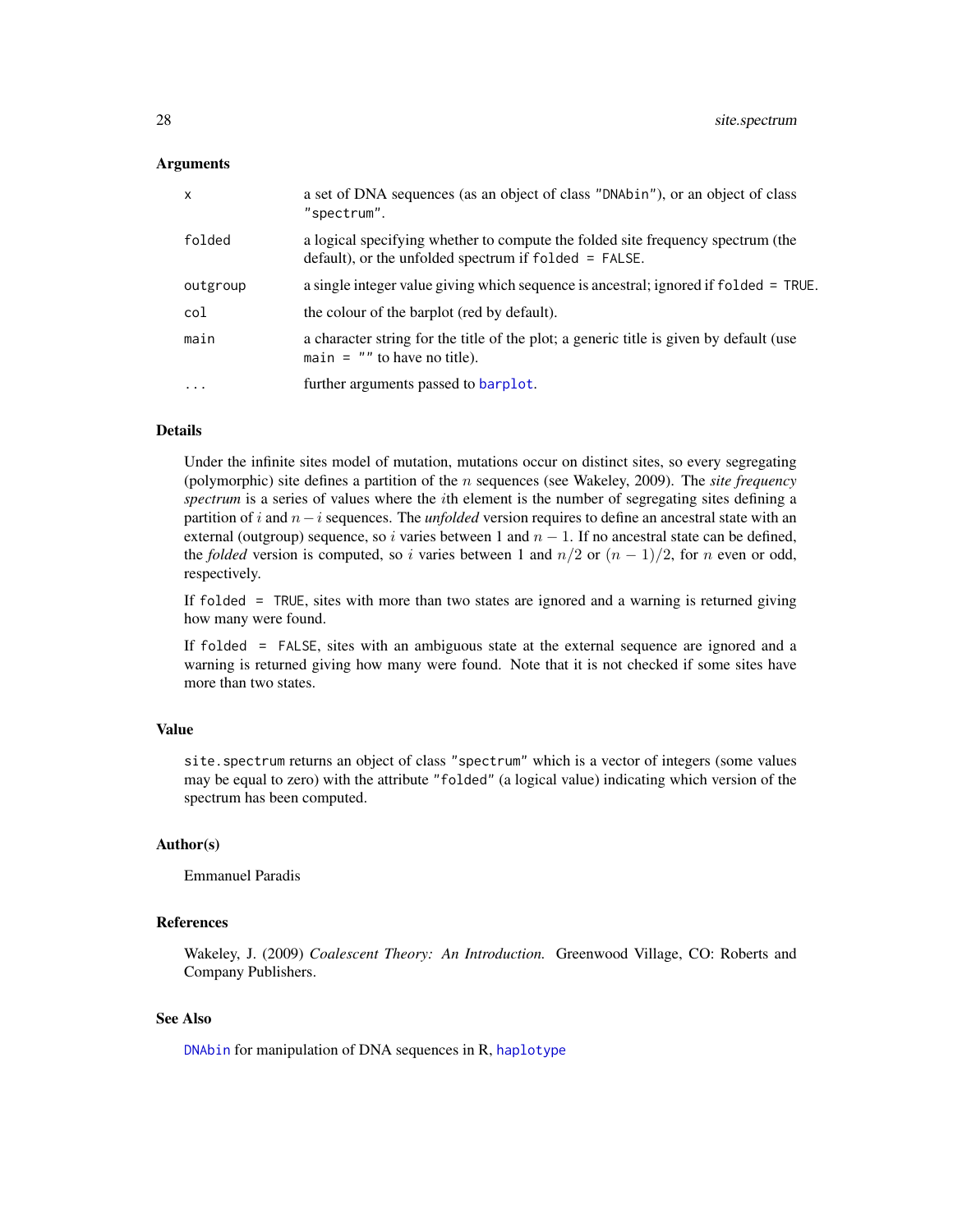# <span id="page-28-0"></span>summary.loci 29

# Examples

```
require(ape)
data(woodmouse)
(sp <- site.spectrum(woodmouse))
plot(sp)
```
<span id="page-28-1"></span>summary.loci *Print and Summaries of Loci Objects*

# Description

These functions print and summarize table of alleles and loci (objects of class "loci").

#### Usage

```
## S3 method for class 'loci'
print(x, details = FALSE, ...)## S3 method for class 'loci'
summary(object, ...)
## S3 method for class 'summary.loci'
print(x, \ldots)## S3 method for class 'loci'
x[i, j, drop = TRUE]
## S3 method for class 'summary.loci'
plot(x, loci, what = "both", layout = 1, col = c("blue", "red"), ...)
```
#### Arguments

| x, object  | an object of class "loci" or "summary.loci".                                                                                                                                   |
|------------|--------------------------------------------------------------------------------------------------------------------------------------------------------------------------------|
| details    | a logical value: if TRUE the data are printed as a data frame; the default is FALSE.                                                                                           |
| i, j       | indices of the rows and/or columns to select or to drop. They may be numeric,<br>logical, or character (in the same way than for standard R objects).                          |
| drop       | a logical specifying whether to returned an object of the smallest dimension<br>possible, i.e., may return a vector or a factor if $drop = TRUE$ (this is not the<br>default). |
| loci       | the loci (genes) to be plotted. By default, all loci are plotted.                                                                                                              |
| what       | the frequencies to be plotted. Three choices are possible: "alleles", "genotypes",<br>and "both" (the default), or any unambiguous abbreviations.                              |
| layout     | the number of graphs to be plotted simultaneously.                                                                                                                             |
| col        | the colours used for the barplots.                                                                                                                                             |
| $\ddots$ . | further arguments to be passed to or from other methods.                                                                                                                       |
|            |                                                                                                                                                                                |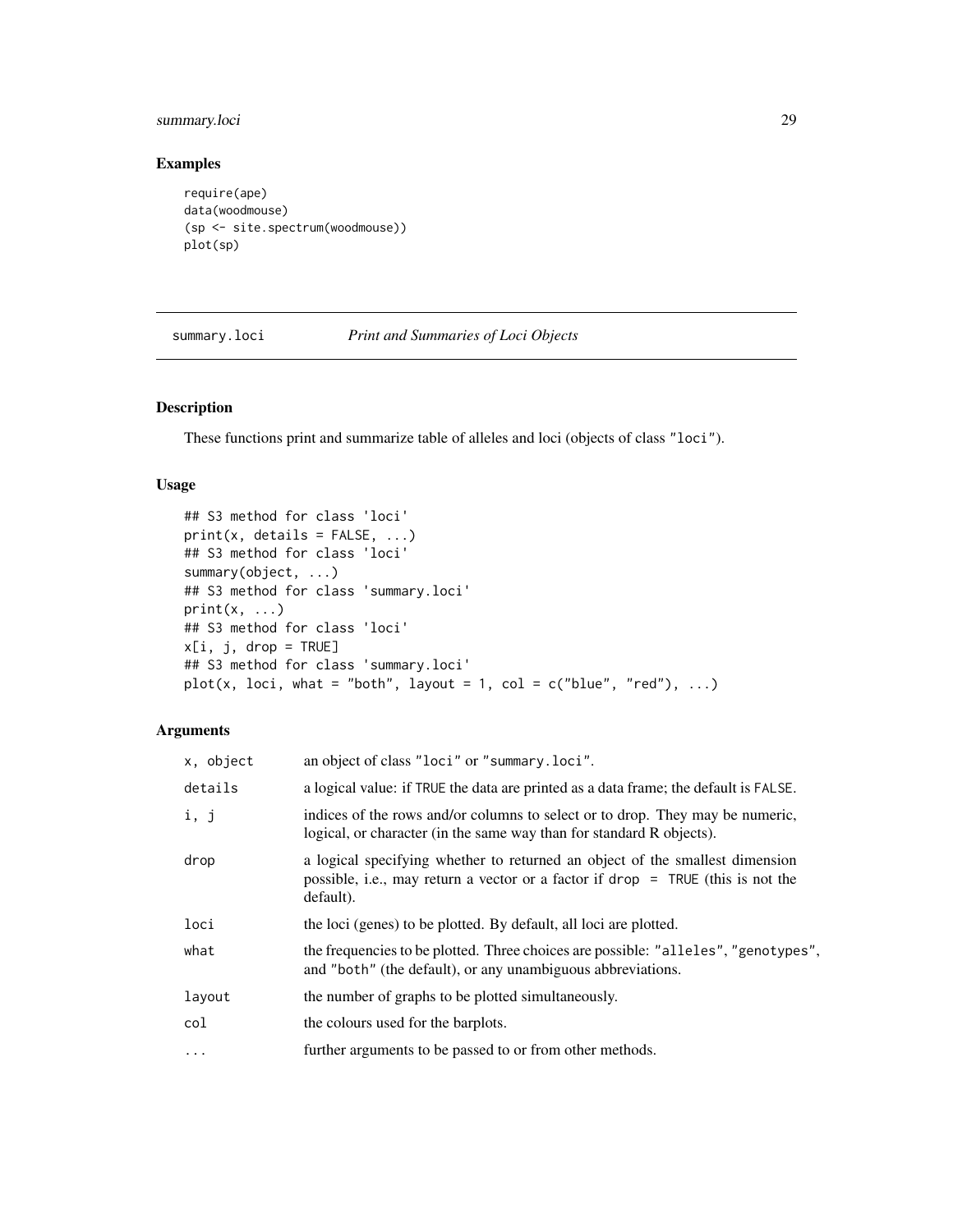<span id="page-29-0"></span>Genotypes not observed in the data frame are not counted.

When using the [ method, if only one column is extracted or if the returned data frame has no 'loci' column, then the class "loci" is dropped.

An object of class "loci" can be edited in the R data editor with, e.g.,  $fix(x)$  or  $x \leq -edit(x)$ .

summary.loci computes the absolute frequencies (counts); see the examples on how to compute the relative frequencies (proportions).

# Value

summary.loci returns a list with the genes as names and each element made a list with two vectors "genotype" and "allele" with the frequencies (numbers) of genotypes and alleles, respectively. The names of these two vectors are the observed genotypes and alleles.

print and plot methods return NULL.

#### Author(s)

Emmanuel Paradis

#### See Also

[read.loci](#page-23-1), [getAlleles](#page-36-1), [edit.loci](#page-6-1)

# Examples

```
require(adegenet)
data(nancycats)
x <- as.loci(nancycats)
s < - summary(x)plot(s, layout=20, las=2)
layout(1)
## compute the relative frequencies:
```
rapply(s, function(x)  $x/sum(x)$ , how = "replace")

tajima.test *Test of the Neutral Mutation Hypothesis*

#### Description

This function tests the neutral mutation hypothesis with Tajima's *D*.

#### Usage

tajima.test(x)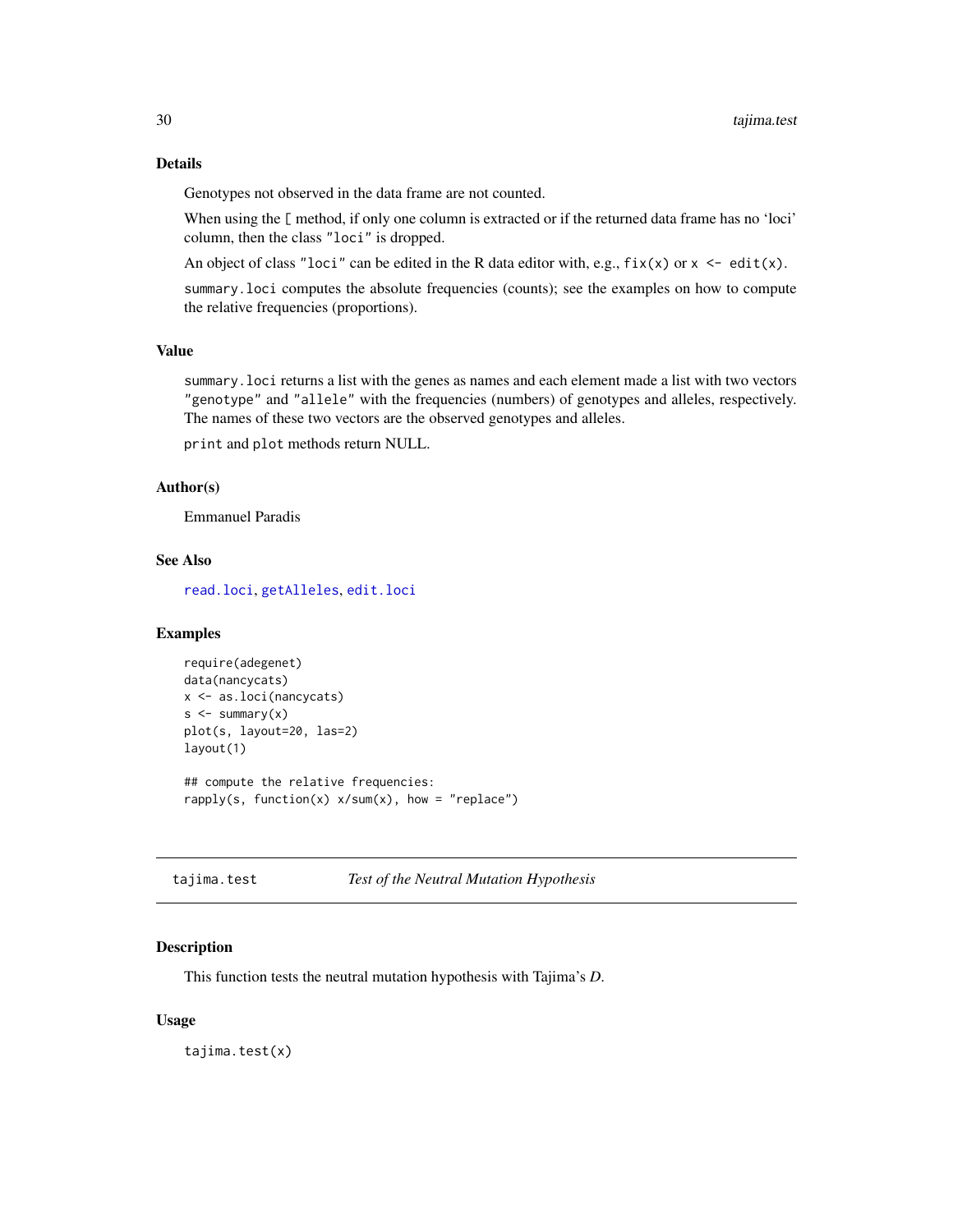#### <span id="page-30-0"></span>theta.h  $31$

#### Arguments

x a set of DNA sequences (object of class "DNAbin").

#### Value

A list with three numeric values:

| D           | Tajima's <i>D</i> statistic.                                                                           |
|-------------|--------------------------------------------------------------------------------------------------------|
| Pval.normal | the p-value assuming that D follows a normal distribution with mean zero and<br>variance one.          |
| Pval.beta   | the p-value assuming that D follows a beta distribution after rescaling on $[0, 1]$<br>(Tajima, 1989). |

# Author(s)

Emmanuel Paradis

# References

Tajima, F. (1989) Statistical method for testing the neutral mutation hypothesis by DNA polymorphism. *Genetics*, 123, 595–595.

### Examples

require(ape) data(woodmouse) tajima.test(woodmouse)

<span id="page-30-1"></span>theta.h *Population Parameter THETA using Homozygosity*

#### Description

This function computes the population parameter THETA using the homozygosity (or mean heterozygosity) from gene frequencies.

#### Usage

theta.h(x, standard.error = FALSE)

#### Arguments

x a vector or a factor.

standard.error a logical indicating whether the standard error of the estimated theta should be returned (TRUE), the default being FALSE.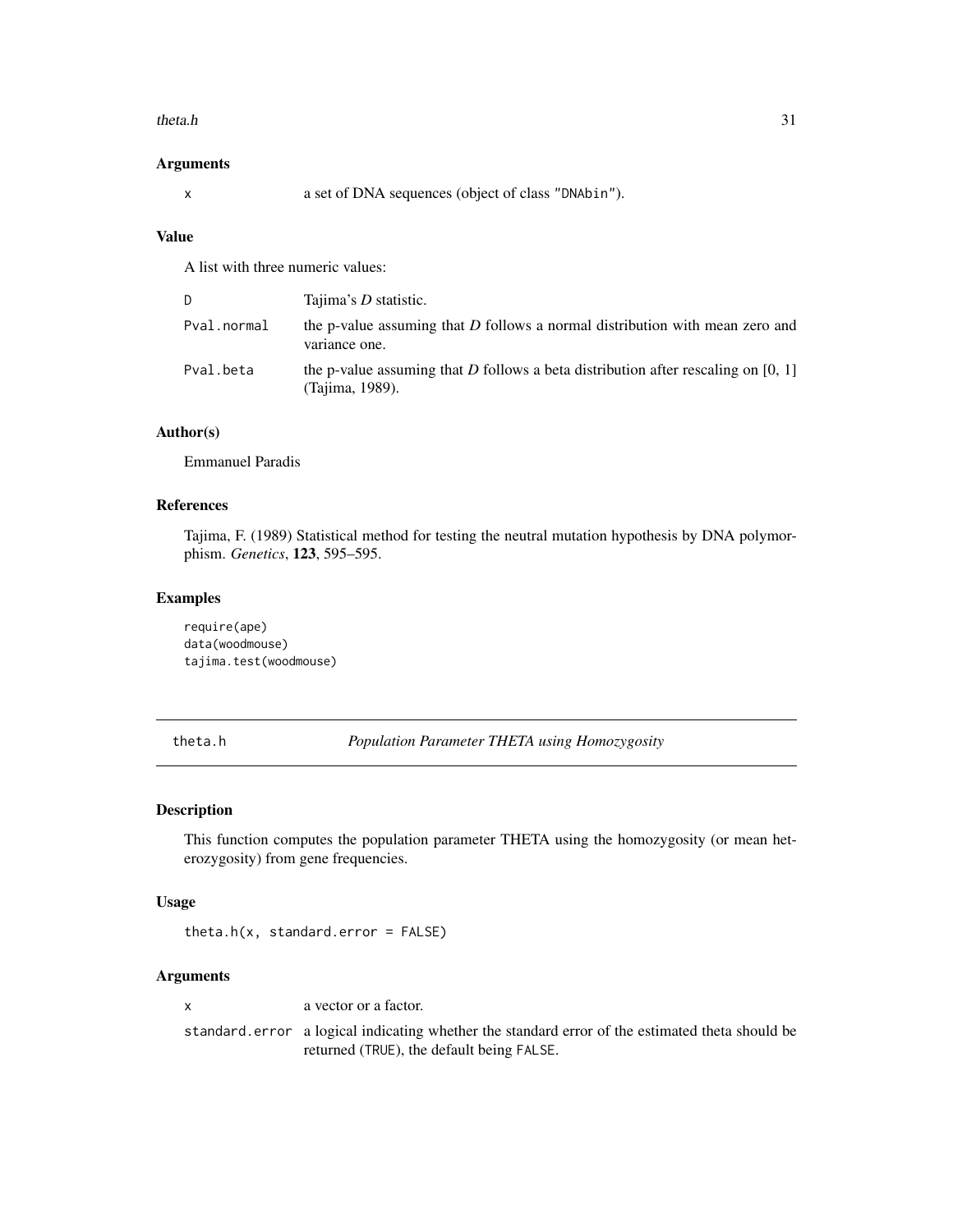# <span id="page-31-0"></span>Details

The argument x can be either a factor or a vector. If it is a factor, then it is taken to give the individual alleles in the population. If it is a numeric vector, then its values are taken to be the numbers of each allele in the population. If it is a non-numeric vector, it is a coerced as a factor.

The standard error is computed with an approximation due to Chakraborty and Weiss (1991).

#### Value

A numeric vector of length one with the estimated theta (the default), or of length two if the standard error is returned (standard.error = TRUE).

#### Author(s)

Emmanuel Paradis

# References

Zouros, E. (1979) Mutation rates, population sizes and amounts of electrophoretic variation at enzyme loci in natural populations. *Genetics*, 92, 623–646.

Chakraborty, R. and Weiss, K. M. (1991) Genetic variation of the mitochondrial DNA genome in American Indians is at mutation-drift equilibrium. *American Journal of Physical Anthropology*, 86, 497–506.

# See Also

[heterozygosity](#page-14-1), [theta.s](#page-34-1), [theta.k](#page-31-1), [theta.tree](#page-35-1)

#### Examples

```
## similar to what is in ?H:
require(adegenet)
data(nancycats)
## convert the data and compute frequencies:
S <- summary(as.loci(nancycats))
## compute THETA for all loci:
sapply(S, function(x) theta.h(x$allele))
```
<span id="page-31-1"></span>theta.k *Population Parameter THETA using Expected Number of Alleles*

#### **Description**

This function computes the population parameter THETA using the expected number of alleles.

#### Usage

theta.k(x,  $n = NULL$ ,  $k = NULL$ )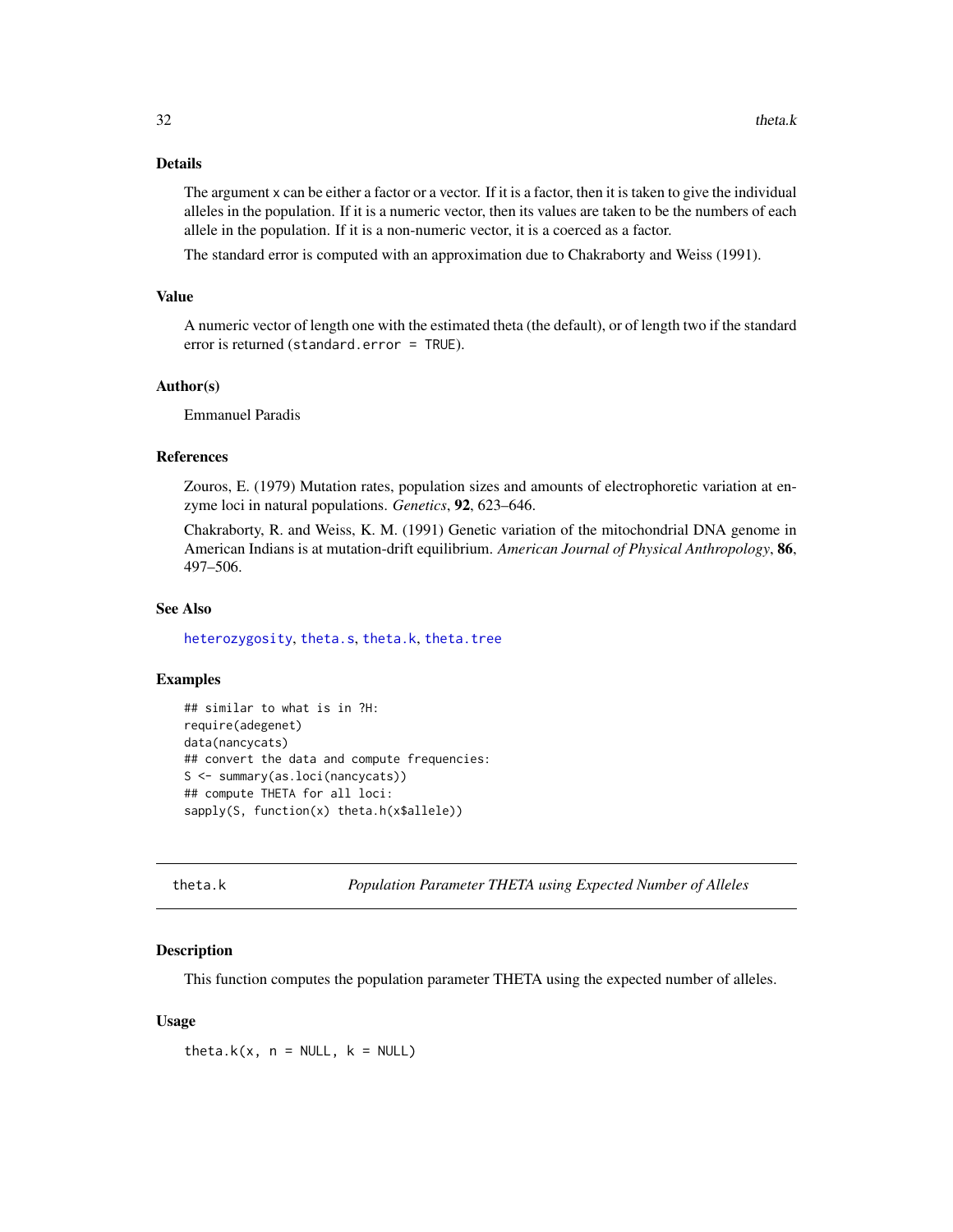#### <span id="page-32-0"></span>theta.k  $33$

#### Arguments

| X | a vector or a factor.                   |
|---|-----------------------------------------|
|   | a numeric giving the sample size.       |
|   | a numeric giving the number of alleles. |

# Details

This function can be used in two ways: either with a vector giving the individual genotypes from which the sample size and number of alleles are derived (e.g., theta.k(x)), or giving directly these two quantities (e.g., theta.k( $n = 50$ , k = 5)).

The argument x can be either a factor or a vector. If it is a factor, then it is taken to give the individual alleles in the population. If it is a numeric vector, then its values are taken to be the numbers of each allele in the population. If it is a non-numeric vector, it is a coerced as a factor.

Both arguments n and k must be single numeric values.

# Value

A numeric vector of length one with the estimated theta.

#### Note

For the moment, no standard-error or confidence interval is computed.

#### Author(s)

Emmanuel Paradis

#### References

Ewens, W. J. (1972) The sampling theory of selectively neutral alleles. *Theoretical Population Biology*, 3, 87–112.

#### See Also

[theta.h](#page-30-1), [theta.s](#page-34-1), [theta.tree](#page-35-1)

#### Examples

require(adegenet) data(nancycats) ## convert the data and compute frequencies: S <- summary(as.loci(nancycats)) ## compute THETA for all loci: sapply(S, function(x) theta.k(x\$allele))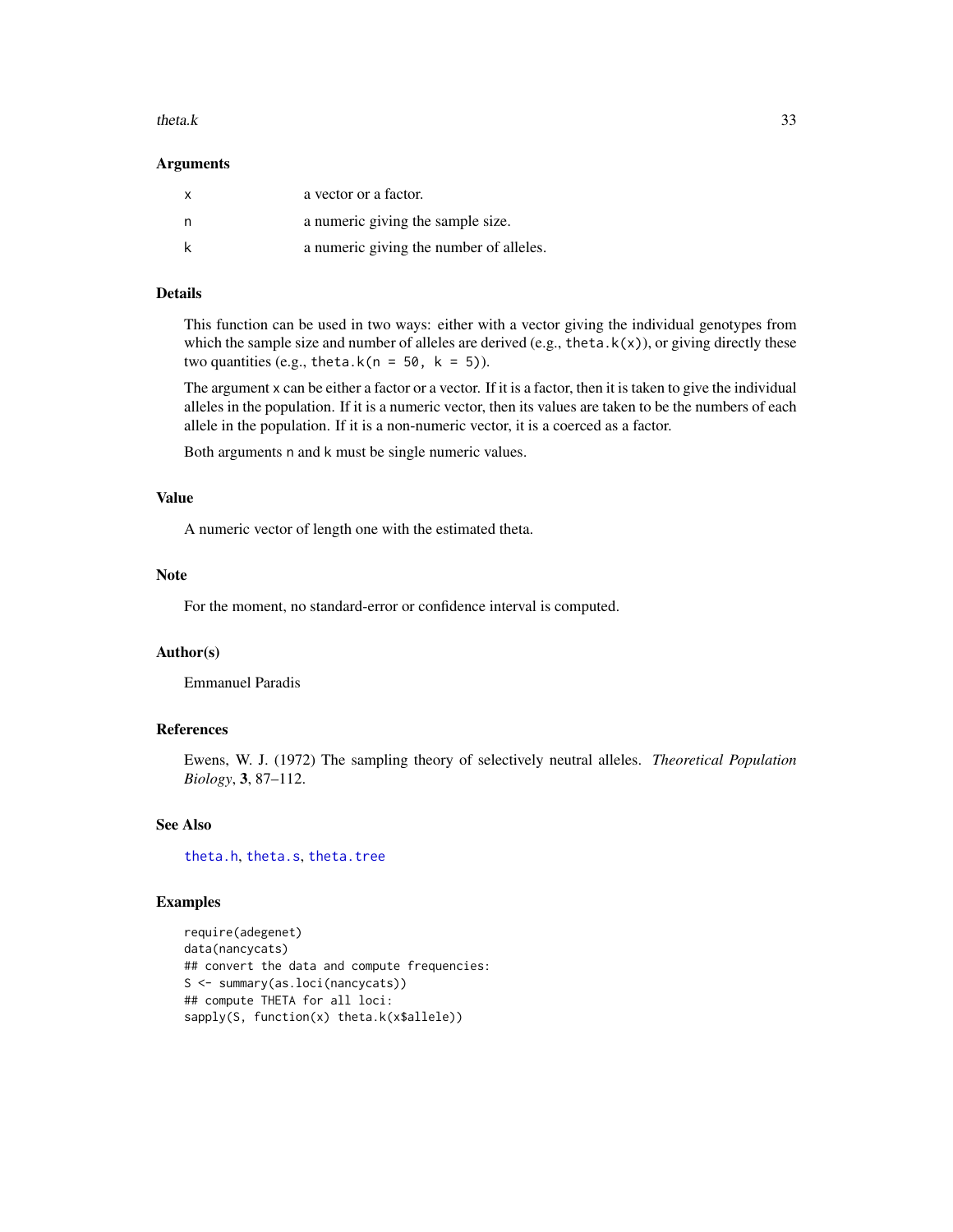<span id="page-33-0"></span>

#### **Description**

This function estimates the population parameter  $\theta$  using micro-satellite data with three different estimators.

# Usage

theta.msat(x)

#### Arguments

x an object of class "loci".

# Details

The data must be micro-satellites, so the allele names must be the repeat counts (see the example).

The three estimators are based on (i) the variance of the number of repeats, (ii) the expected homozygosity (both described in Kimmel et al., 1998), and (iii) the mean allele frequencies (Haasl and Payseur, 2010).

# Value

a numeric matrix with loci as rows and the three estimates of  $\theta$  as columns.

#### Author(s)

Emmanuel Paradis

#### References

Kimmel, M., Chakraborty, R., King, J. P., Bamshad, M., Watkins, W. S. and Jorde, L. B. (1998) Signatures of population expansion in microsatellite repeat data. *Genetics*, 148, 1921–1930.

Haasl, R. J. and Payseur, B. A. (2010) The number of alleles at a microsatellite defines the allele frequency spectrum and facilitates fast accurate estimation of θ. *Molecular Biology and Evolution*, 27, 2702–2715.

#### See Also

[theta.h](#page-30-1), [theta.tree](#page-35-1)

#### Examples

```
require(adegenet)
data(nancycats)
x <- as.loci(nancycats)
theta.msat(x)
```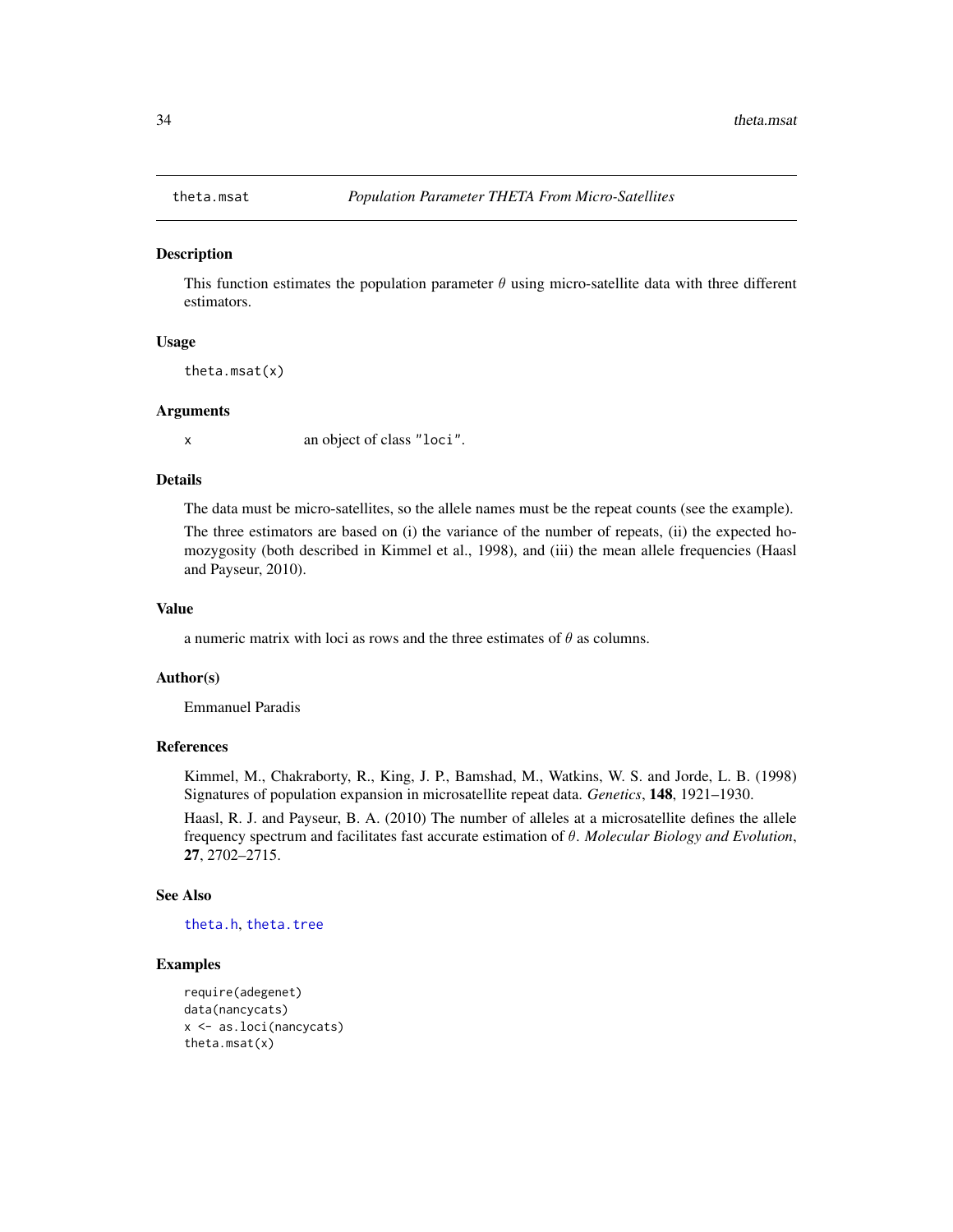<span id="page-34-1"></span><span id="page-34-0"></span>

#### Description

This function computes the population parameter THETA using the number of segregating sites s in a sample of n DNA sequences.

# Usage

theta.s(s, n, variance = FALSE)

# Arguments

| S        | a numeric giving the number of segregating sites.                                                                       |
|----------|-------------------------------------------------------------------------------------------------------------------------|
| n        | a numeric giving the number of sequences.                                                                               |
| variance | a logical indicating whether the variance of the estimated THETA should be<br>returned (TRUE), the default being FALSE. |

# Value

A numeric vector of length one with the estimated theta (the default), or of length two if the standard error is returned (variance = TRUE).

# Note

The number of segregating sites needs to be computed beforehand, for instance with the function seg.sites (see example below).

# Author(s)

Emmanuel Paradis

#### References

Watterson, G. A. (1975) On the number of segragating sites in genetical models without recombination. *Theoretical Population Biology*, 7, 256–276.

Tajima, F. (1989) Statistical method for testing the neutral mutation hypothesis by DNA polymorphism. *Genetics*, 123, 585–595.

# See Also

[theta.h](#page-30-1), [theta.k](#page-31-1), [seg.sites](#page-0-0), [nuc.div](#page-20-1), [theta.tree](#page-35-1)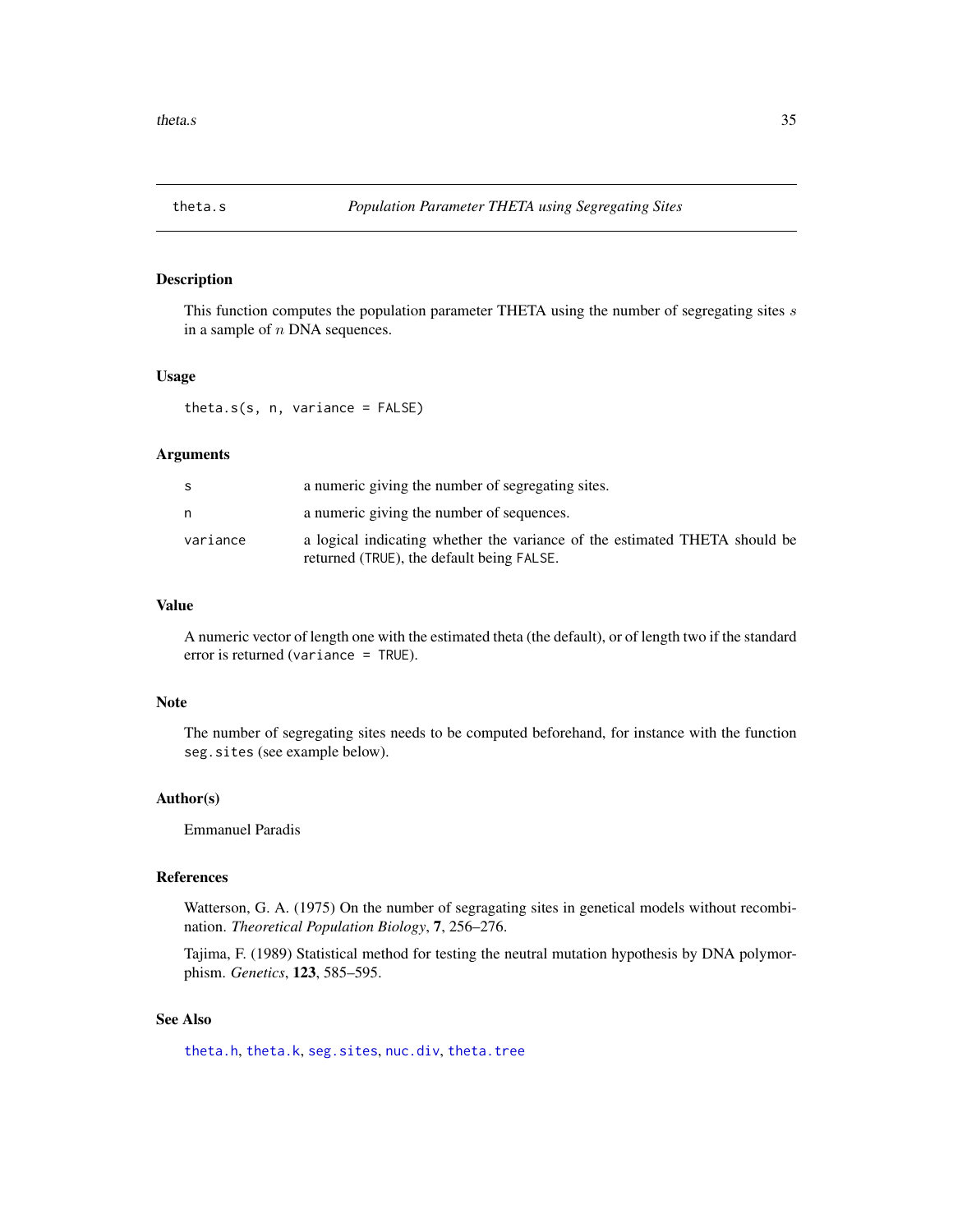#### Examples

```
data(woodmouse)
s <- length(seg.sites(woodmouse))
n <- nrow(woodmouse)
theta.s(s, n)
theta.s(s, n, variance = TRUE)
```
<span id="page-35-1"></span>

theta.tree *Population Parameter THETA Using Genealogy*

#### Description

This function estimates the population parameter  $\theta$  from a genealogy (coded a as phylogenetic tree) under the coalescent.

# Usage

theta.tree(phy, theta, fixed = FALSE, analytical = TRUE,  $log = TRUE$ )

#### Arguments

| phy        | an object of class "phylo".                                                                                                                                                                                             |
|------------|-------------------------------------------------------------------------------------------------------------------------------------------------------------------------------------------------------------------------|
| theta      | a numeric vector.                                                                                                                                                                                                       |
| fixed      | a logical specifying whether to estimate theta (the default), or to return the<br>likelihoods for all values in theta.                                                                                                  |
| analytical | a logical specifying whether to use analytical formulae to estimate the ta and its<br>standard-error. If FALSE, a numerical optimisation of the likelihood is performed<br>(this option is ignored if $fixed = TRUE$ ). |
| log        | a logical specifying whether to return the likelihoods on a log scale (the default);<br>ignored if $fixed = FALSE$ .                                                                                                    |

# Details

The tree phy is considered as a genealogy, and therefore should be ultrametric. By default,  $\theta$ is estimated by maximum likelihood and the value given in theta is used as starting value for the minimisation function (if several values are given as a vector the first one is used). If fixed = TRUE, then the [log-]likelihood values are returned corresponding to each value in theta.

The present implementation does a numerical optimisation of the log-likelihood function (with [nlminb](#page-0-0)) with the first partial derivative as gradient. It is possible to solve the latter and have a direct analytical MLE of  $\theta$  (and its standard-error), but this does not seem to be faster.

<span id="page-35-0"></span>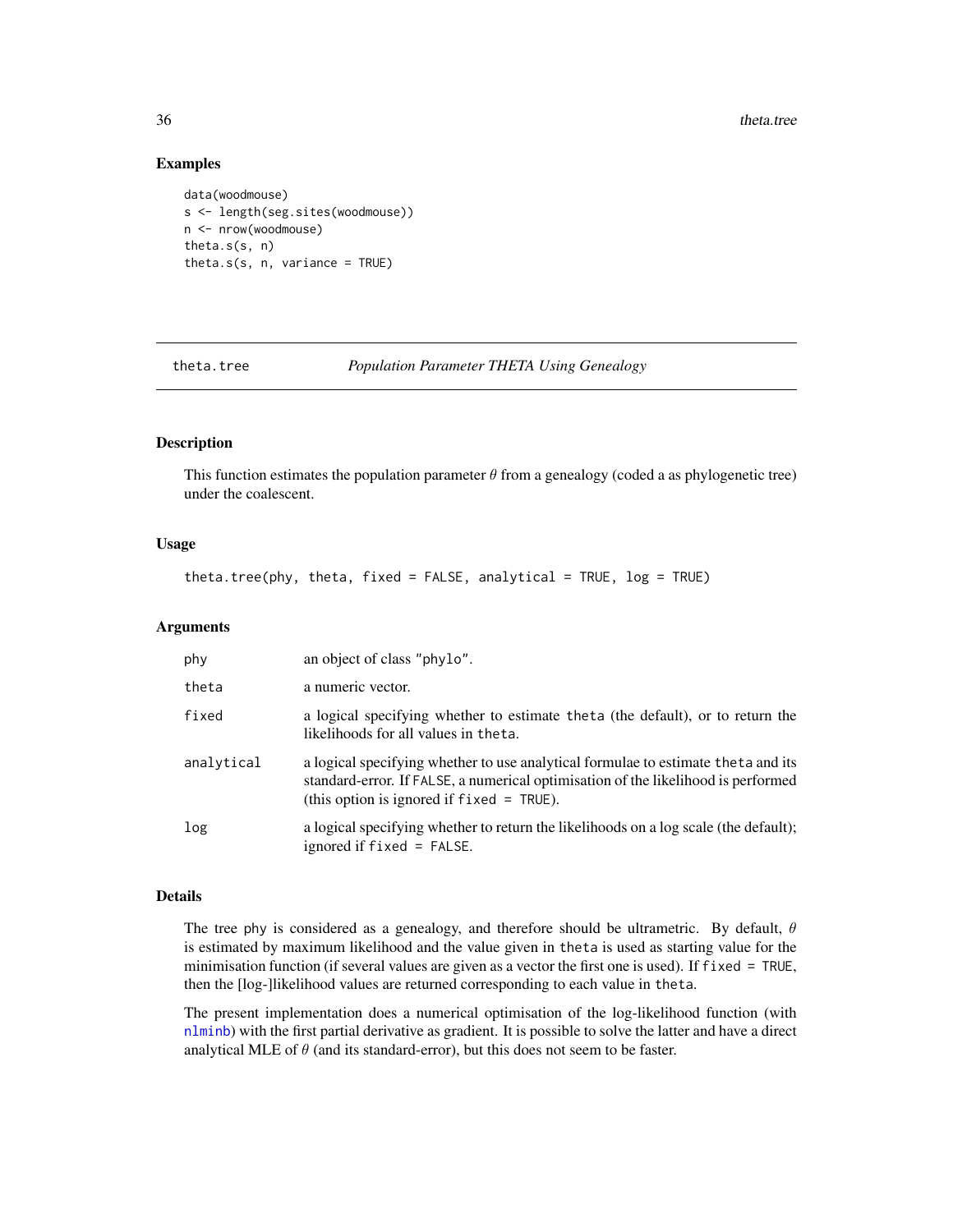#### <span id="page-36-0"></span>utilities 37

#### Value

If fixed = FALSE, a list with two elements:

| theta  | the maximum likelihood estimate of $\theta$ ; |
|--------|-----------------------------------------------|
| logLik | the log-likelihood at its maximum.            |

If fixed = TRUE, a numeric vector with the [log-]likelihood values.

#### Author(s)

Emmanuel Paradis

#### References

Kingman, J. F. C. (1982) The coalescent. *Stochastic Processes and their Applications*, 13, 235–248.

Kingman, J. F. C. (1982) On the genealogy of large populations. *Journal of Applied Probability*, 19A, 27–43.

Wakeley, J. (2009) *Coalescent Theory: An Introduction.* Greenwood Village, CO: Roberts and Company Publishers.

#### See Also

[theta.h](#page-30-1), [theta.s](#page-34-1), [theta.k](#page-31-1)

#### Examples

```
tr < -rcoal(50) # assumes theta = 1
theta.tree(tr, 10)
theta.tree(tr, 10, analytical = FALSE) # uses nlminb()
## profile log-likelihood:
THETA \leq seq(0.5, 1.5, 0.01)
logLikelihood <- theta.tree(tr, THETA, fixed = TRUE)
plot(THETA, logLikelihood, type = "l")
```
utilities *Utily Functions for pegas*

#### <span id="page-36-1"></span>Description

The first three functions extract information on loci, expand.genotype creates a table of all possible genotypes given a set of alleles, proba.genotype calculates expected probabilities of genotypes under Hardy–Weinberg equilibrium, and the last two functions test whether a locus is a SNP or whether a gentotype is phased.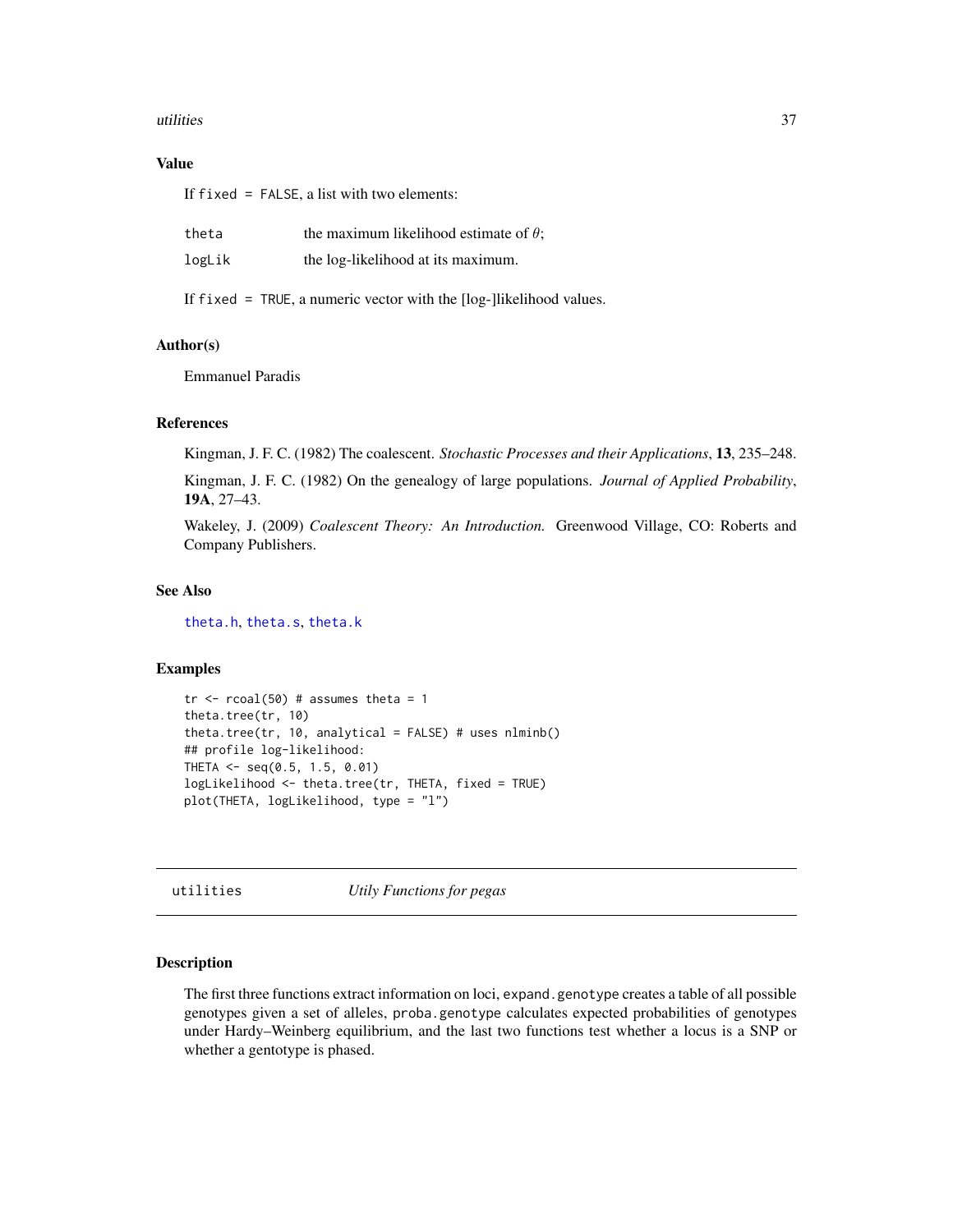38 utilities

# Usage

```
getPloidy(x)
getAlleles(x)
getGenotypes(x)
expand.genotype(n, alleles = NULL, ploidy = 2, matrix = FALSE)
proba.genotype(alleles = c("1", "2"), p, ploidy = 2)
is.snp(x)
is.phased(x)
```
### Arguments

| $\mathsf{x}$ | an object of class "loci".                                                                    |
|--------------|-----------------------------------------------------------------------------------------------|
| n            | an integer giving how many alleles to consider (ignored if alleles is used).                  |
| alleles      | the allele names as a vector of mode character.                                               |
| ploidy       | an integer giving the ploidy level (either 2 or 4 for the moment).                            |
| matrix       | a logical specifying whether to return the genotypes in a matrix or as a character<br>vector. |
| p            | a vector of allele probabilities; if missing, equal probabilities are assumed.                |

# **Details**

expand.genotype and proba.genotype accept any level of ploidy and any number of alleles.

For is.snp, a locus is defined as a SNP if it has two alleles and their labels are made of a single character (e.g., A and T, or 1 and 2, but not A and AT).

#### Value

getPloidy returns the ploidy level of all loci in an object of class "loci" as a numeric vector.

getAlleles and getGenotypes return the alleles and genotypes, respectively, observed in all loci in an object of class "loci" as a list.

expand.genotype returns a character vector (the default) or a matrix where the rows are the genotypes and the columns are the alleles. The matrix is numeric by default, or character if the argument alleles is given.

proba.genotype returns a numeric vector with names set as the genotypes.

is.snp returns a logical vector specifying whether each locus is a SNP.

is. phased returns a matrix of the same size than the original data specifying whether each genotype is phased or not.

#### Author(s)

Emmanuel Paradis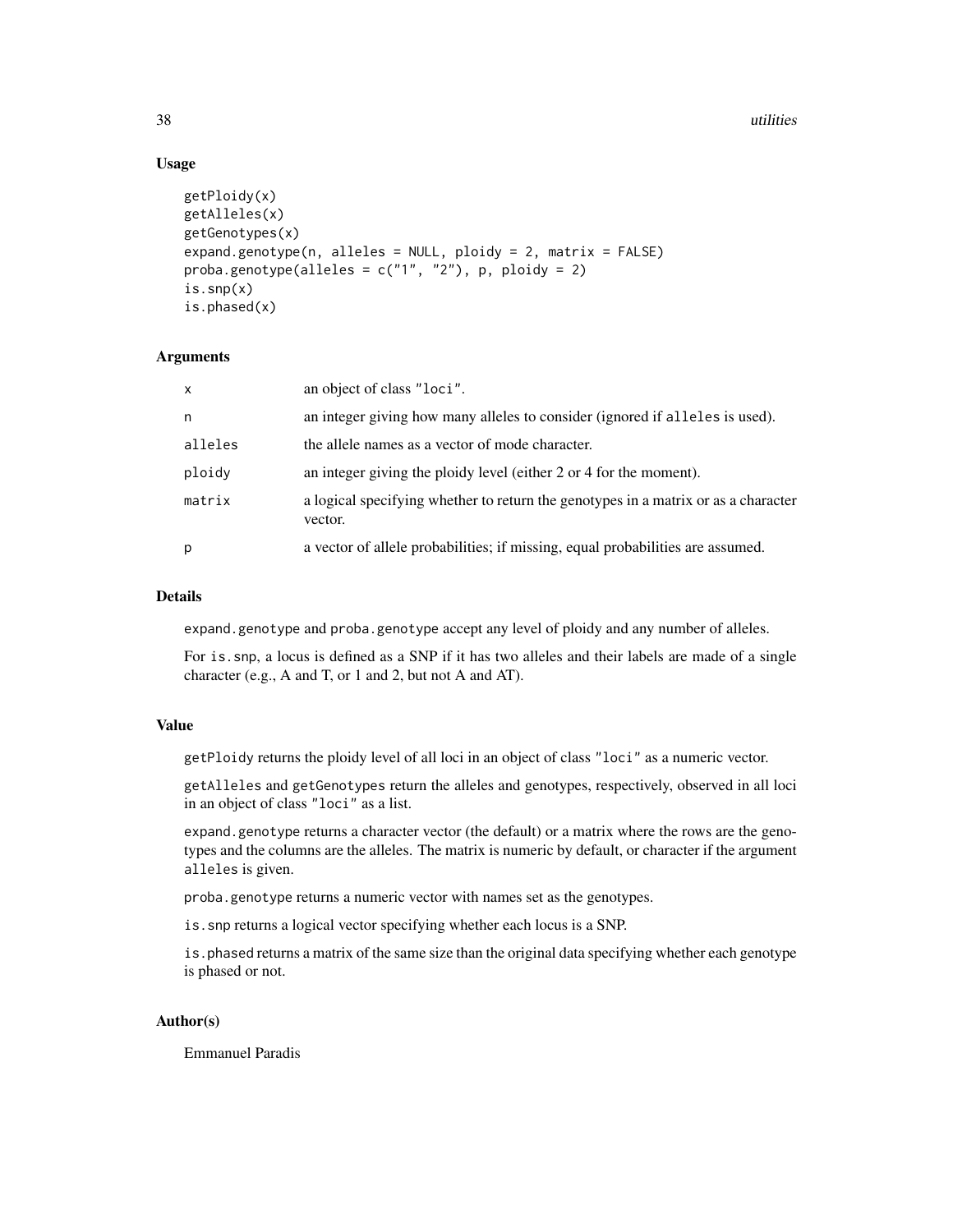#### <span id="page-38-0"></span>write.loci 39

# Examples

```
require(adegenet)
data(nancycats)
X <- as.loci(nancycats)[, 2:3]
getAlleles(X)
getGenotypes(X)
expand.genotype(2)
expand.genotype(2, LETTERS[1:3])
expand.genotype(3, ploidy = 4)
proba.genotype() # classical HWE with 2 alleles
## an octoploid with a six-allele locus (1287 possible genotypes):
length(p \leq proba.genotype(alleles = LETTERS[1:6], ploidy = 8))
max(p) # ~ 0.006
## the cat data:
s \leq -\text{summary}(X)## allele counts from the first locus:
p <- s[[1]]$allele
## expected probabilities for the 136 possible genotypes...
proba.genotype(names(p), p/sum(p))
## ... to be compared with s[[1]]$genotype
```
<span id="page-38-1"></span>write.loci *Write Allelic Data Files*

# Description

This function writes allelic data into a text file.

# Usage

```
write.loci(x, file = "", loci.sep = " ", allele.sep = "/|", ...)
```
# Arguments

| $\mathsf{x}$ | an object of class "loci".                                                                                                            |
|--------------|---------------------------------------------------------------------------------------------------------------------------------------|
| file         | a file name specified by either a variable of mode character, or a quoted string.<br>By default, the data are printed on the console. |
| loci.sep     | the character(s) use to separate the loci (columns) in the file (a space by default).                                                 |
| allele.sep   | the character(s) used to separate the alleles for each locus in the file (a slash by<br>default).                                     |
| $\ddotsc$    | further arguments passed to write.table.                                                                                              |

#### Value

NULL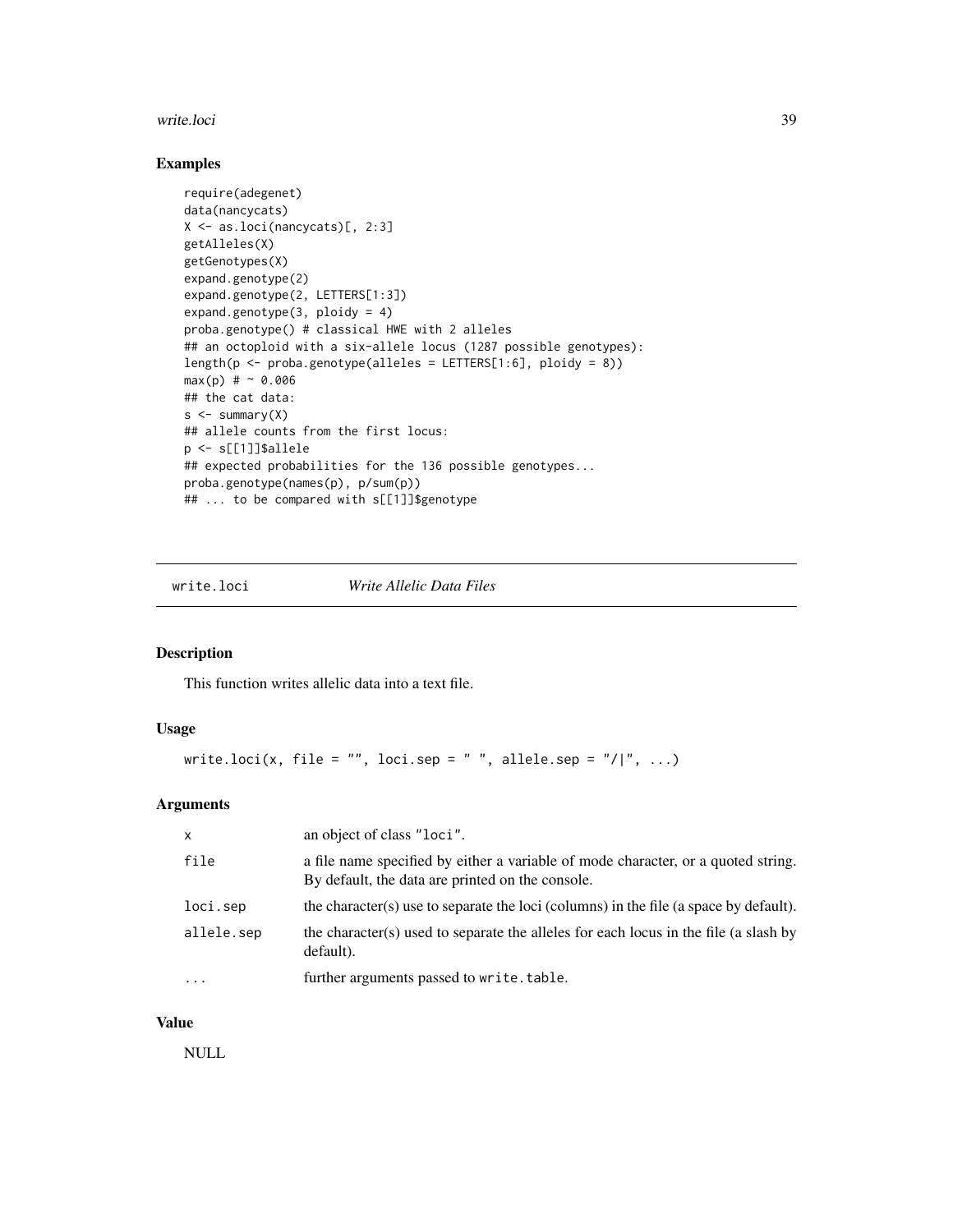<span id="page-39-0"></span>40 write.loci

# Author(s)

Emmanuel Paradis

# See Also

[read.loci](#page-23-1), [write.table](#page-0-0) for all its options

# Examples

```
require(adegenet)
data(nancycats)
x <- as.loci(nancycats)[1:10, 1:3] # take a small subset
write.loci(x)
## use of '...':
write.loci(x, loci.sep = "\\t", quote = FALSE, col.names = FALSE)
```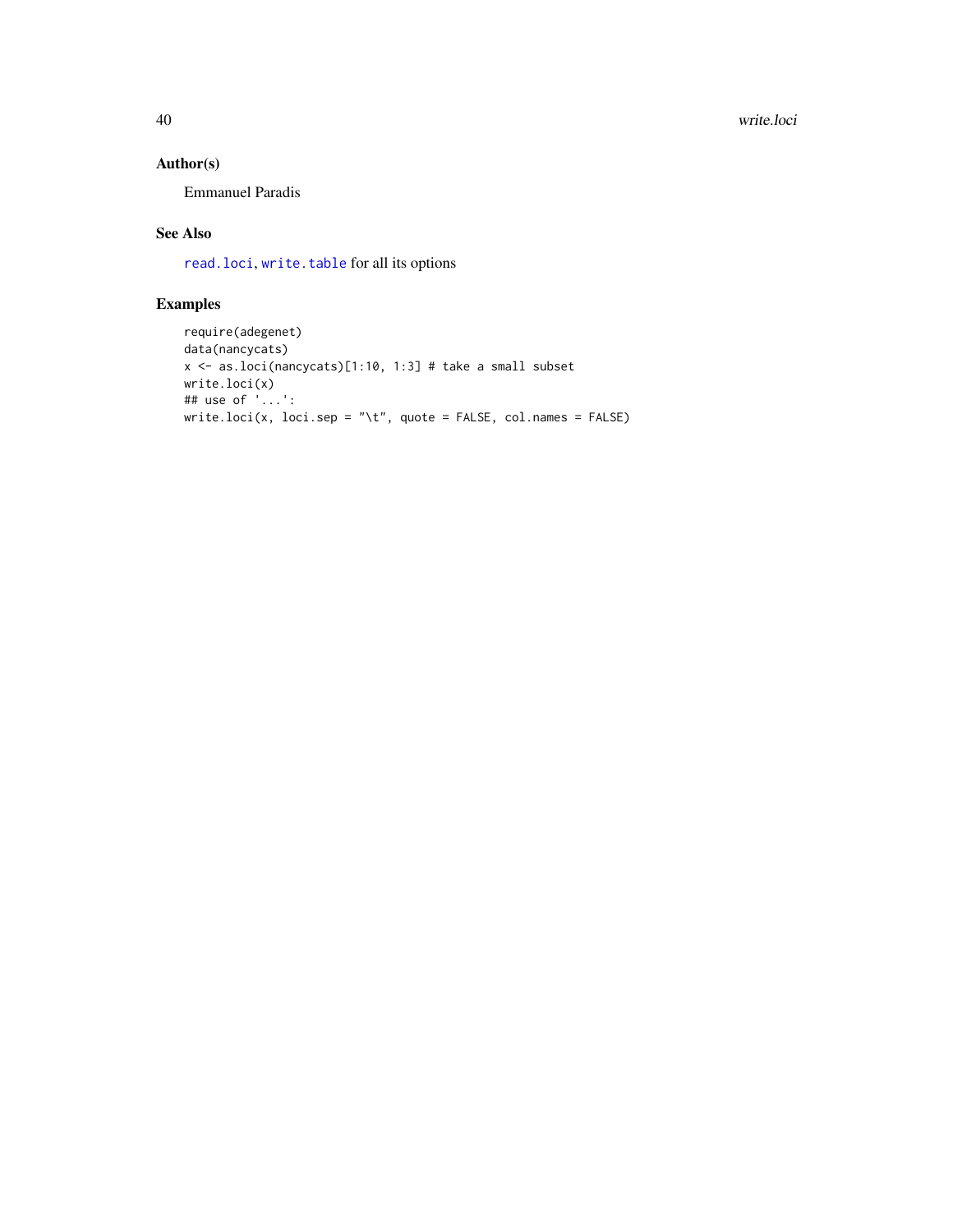# <span id="page-40-0"></span>Index

∗Topic IO as.loci , [5](#page-4-0) edit.loci , [7](#page-6-0) read.gtx , [23](#page-22-0) read.loci , [24](#page-23-0) read.vcf , [25](#page-24-0) write.loci , [39](#page-38-0) ∗Topic hplot haploNet , [10](#page-9-0) haplotype , [12](#page-11-0) MMD , [19](#page-18-0) site.spectrum, [27](#page-26-0) summary.loci, [29](#page-28-0) ∗Topic htest Fst , [8](#page-7-0) hw.test, [16](#page-15-0) R2.test , [22](#page-21-0) rr.test , [26](#page-25-0) tajima.test , [30](#page-29-0) ∗Topic manip bind.loci, [6](#page-5-0) haploFreq , [9](#page-8-0) haplotype , [12](#page-11-0) haplotype.loci , [14](#page-13-0) heterozygosity , [15](#page-14-0) nuc.div , [21](#page-20-0) site.spectrum, [27](#page-26-0) summary.loci , [29](#page-28-0) theta.h , [31](#page-30-0) theta.k , [32](#page-31-0) theta.s , [35](#page-34-0) utilities , [37](#page-36-0) ∗Topic models amova , [3](#page-2-0) haploNet, [10](#page-9-0) LD , [17](#page-16-0) mst , [20](#page-19-0) theta.msat , [34](#page-33-0) theta.tree, [36](#page-35-0)

∗Topic package pegas-package , [2](#page-1-0) ∗Topic univar heterozygosity , [15](#page-14-0) nuc.div , [21](#page-20-0) theta.h , [31](#page-30-0) theta.k , [32](#page-31-0) theta.s, [35](#page-34-0) [.haplotype *(*haplotype *)* , [12](#page-11-0) [.loci *(*summary.loci *)* , [29](#page-28-0) adonis , *[4](#page-3-0)* amova , [3](#page-2-0) , *[4](#page-3-0)* as.igraph.haploNet *(*haploNet *)* , [10](#page-9-0) as.loci , [5](#page-4-0) as.network.haploNet *(*haploNet *)* , [10](#page-9-0) barplot , *[13](#page-12-0)* , *[28](#page-27-0)* base.freq , *[21](#page-20-0)* bind.loci , [6](#page-5-0) cbind.loci *(*bind.loci *)* , [6](#page-5-0) df2genind , *[6](#page-5-0)* dist.dna , *[23](#page-22-0)* dist.haplotype.loci *(*haplotype.loci *)* , [14](#page-13-0) DNAbin , *[14](#page-13-0)* , *[28](#page-27-0)* edit.loci , [7](#page-6-0) , *[30](#page-29-0)* expand.genotype *(*utilities *)* , [37](#page-36-0) Fst , [8](#page-7-0) fstat , *[9](#page-8-0)* GC.content , *[21](#page-20-0)* genind , *[6](#page-5-0)* genind2loci *(*as.loci *)* , [5](#page-4-0) getAlleles , *[30](#page-29-0)* getAlleles *(*utilities *)* , [37](#page-36-0) getGenotypes *(*utilities *)* , [37](#page-36-0) getPloidy *(*utilities *)* , [37](#page-36-0)